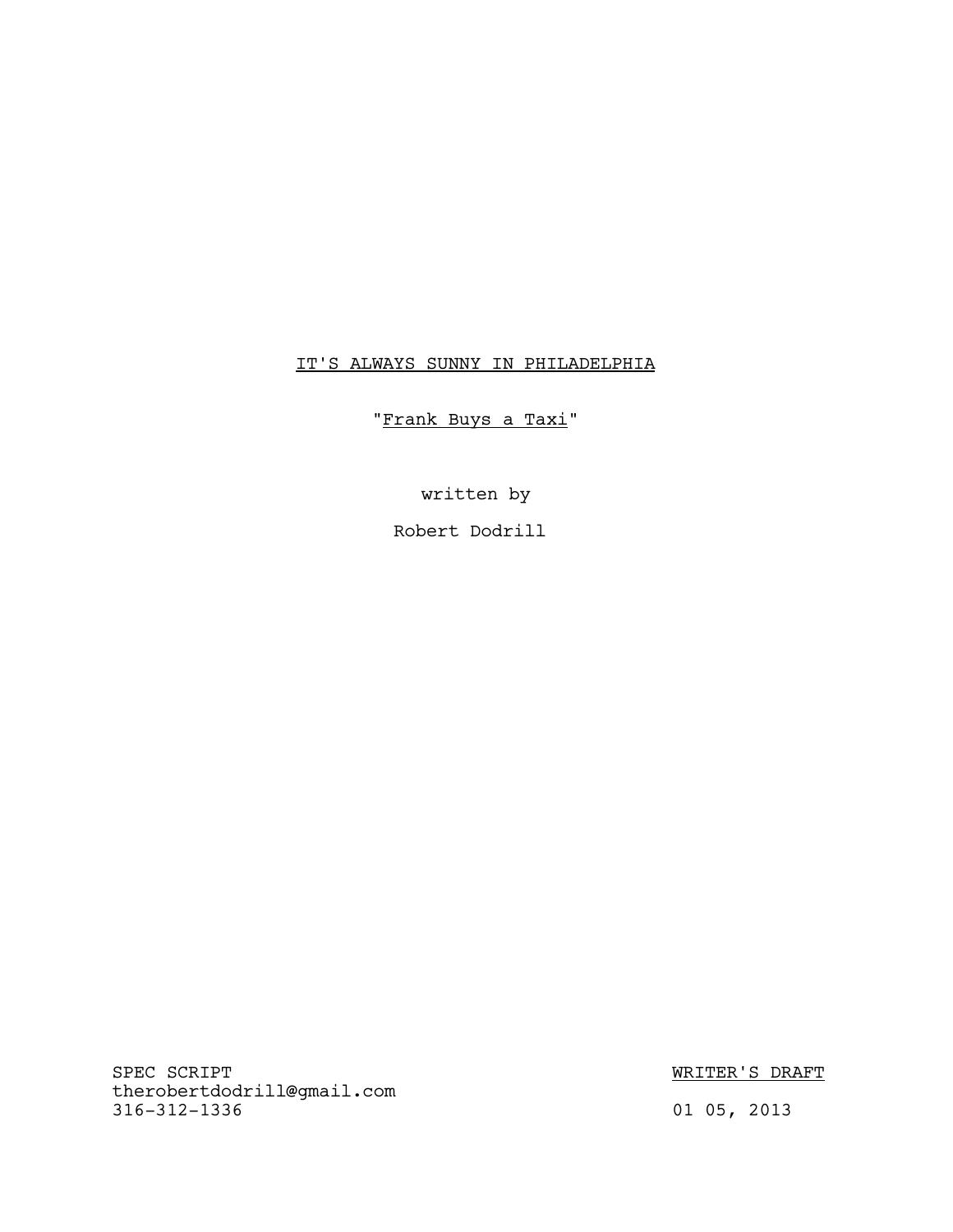# IT'S ALWAYS SUNNY IN PHILADELPHIA

"Frank Buys a Taxi"

# CAST

| <b>STEVEN</b>    |
|------------------|
| STEVEN'S GRANDPA |
| STEVEN'S GRANDMA |
| CATERER          |
| PRETTY WOMAN     |

# SETS

# INTERIORS EXTERIORS

- INT. PADDY'S PUB D/N EXT. PADDY'S PUB, ALLEY D INT. DEE'S APARTMENT - N EXT. COMMUNITY CENTER - D INT. WAREHOUSE - D/N EXT. PHILLY STREET - D INT. FANCY RESTAURANT - N EXT. STEVEN'S APARTMENT - D INT. COMMUNITY CENTER - D INT. STEVEN'S APARTMENT - N
- INT. TAXI D
- 
- 
- 
-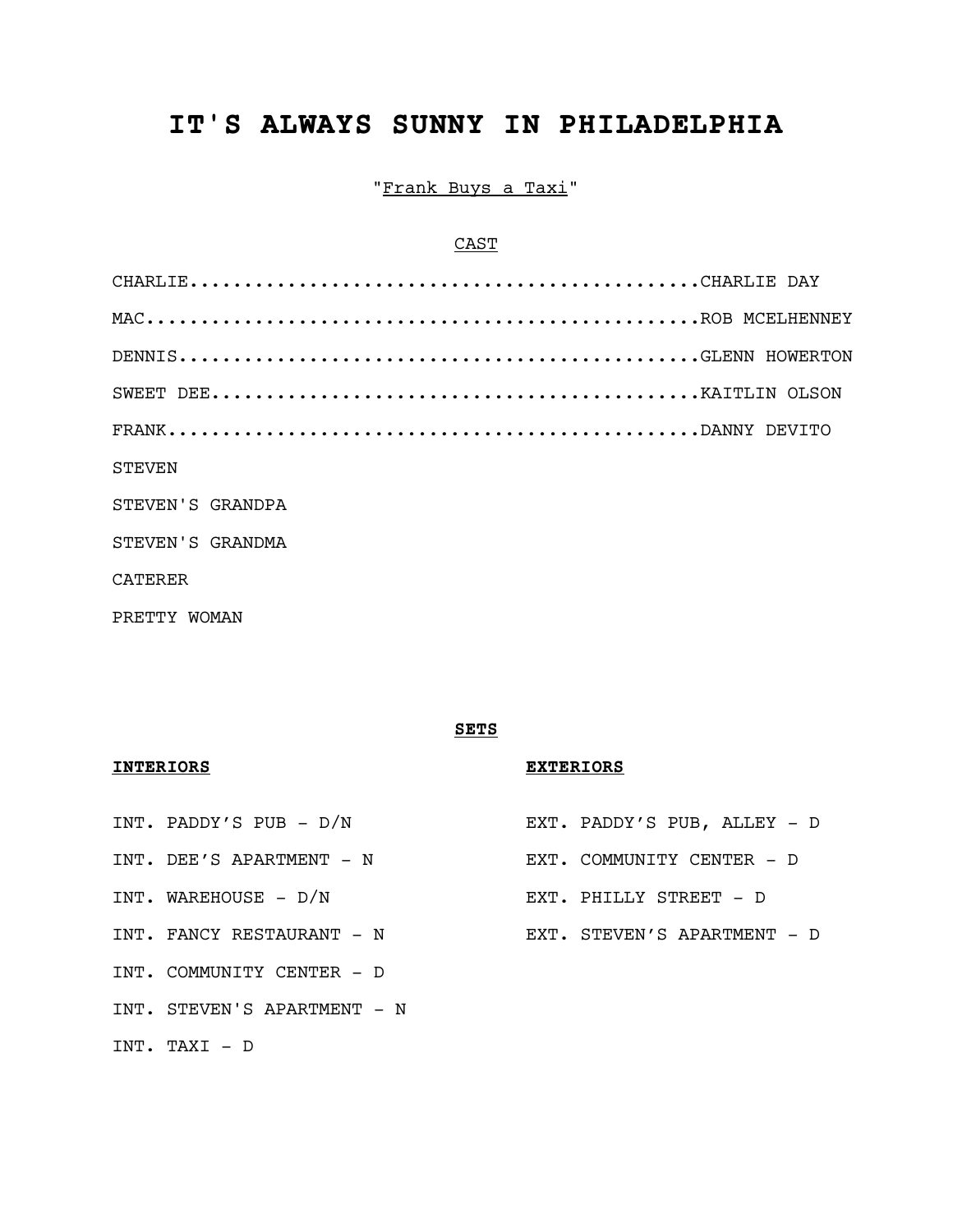# COLD OPEN

TITLE: 4:00 PM

TITLE: On a Wednesday

TITLE: Philadelphia, PA

OVER TITLES WE HERE:

DENNIS (V.O.) Does this seems swollen?

MAC (V.O.)

Let me feel.

DENNIS (V.O.) Ok, just put your hand right down here.

FADE IN:

INT. PADDY'S PUB - DAY - D/1

Mac grips the bottom of a glass beer bottle.

**MAC** That's definitely a bad bottle.

Dee suddenly bursts through the door.

DEE What's up ass jackets? Wait until I tell you about this guy I just met.

M<sub>AC</sub>

Why?

DEE Uh, because he's rich and cool, and he actually thinks I'm funny.

DENNIS Dee, I think I can speak for Mac when I say that we could care less about your sexual exploits.

MAC I'm actually kind of offended that she hasn't figured that out by now.

DEE Whatever, you guys are ass jackets.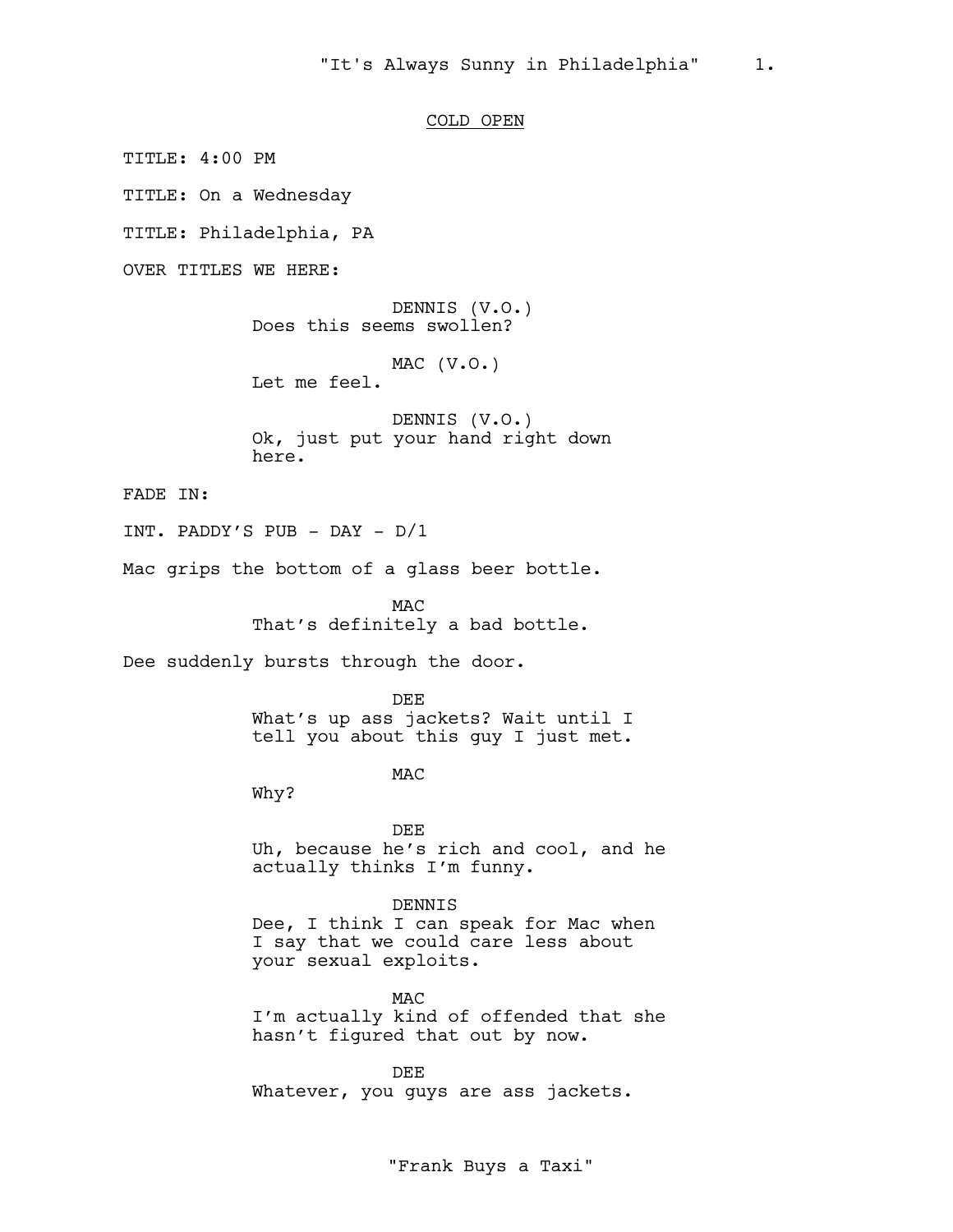DENNIS I am curious why you keep saying ass jackets.

DEE What? That's my new thing. I'm gonna start calling people ass jackets.

MAC What exactly is an ass jacket?

DEE Why don't you take a look in the mirror? BOOM!

Dee laughs hysterically at her own joke. Dennis and Mac share a glance, they're not amused.

> DENNIS That is a terrible joke. You are a terrible comedian. I'll give you some advice though.

> > DEE

Please don't.

DENNIS

Well here it comes anyway. You think this guy thinks you're cool. Dee, you will never be cool. I, on the other hand, am very cool. Which is why people find me hilarious.

DEE

You're just jealous. Ass jacket is gonna be the new thing. Everyone that's at the peak of your so called "coolness" will be saying it. Just wait and see.

Frank and Charlie enter.

FRANK What's up ass jackets?!

Dennis and Mac smile, toast their beer bottle, and drink.

DEE (To self) God damnit.

FRANK Guess what we just bought?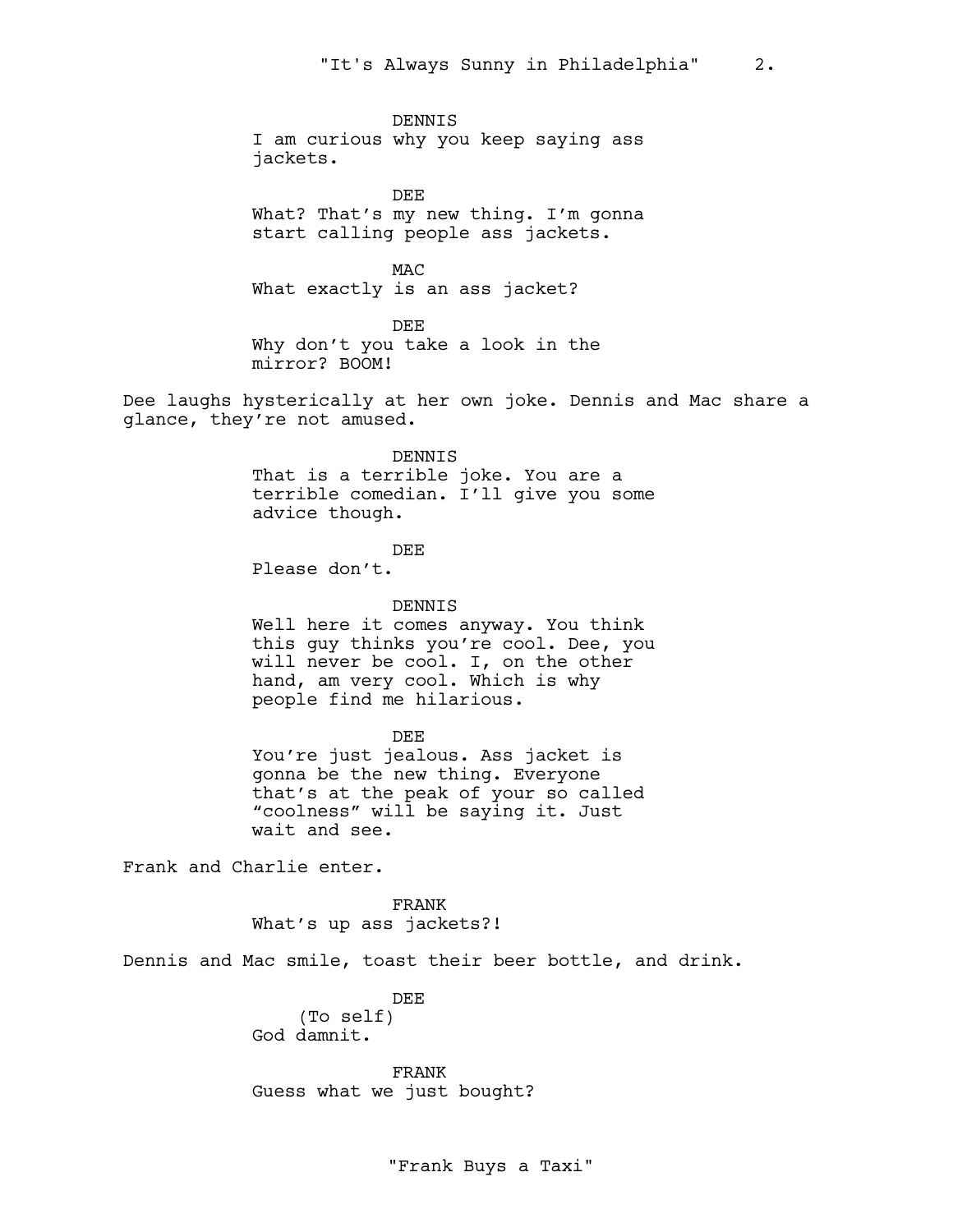# CHARLIE

A taxi!

FRANK Dammit Charlie I wanted them to guess.

CHARLIE

Sorry.

MAC Why did you buy a taxi?

CHARLIE

Well Frank and I were wanting a new mattress to put on the bed, so we went to a junk yard and started looking around...

DEE

You went to the junk yard to get a mattress? That's disgusting.

# CHARLIE

You'd actually be surprised at the quality of stuff at the junk yard. One time I found this garbage disposal that was like new, there was a opossum or something stuck in it, but all I had to do was...

#### DENNIS

OK, we get it. Can we get back to the taxi?

FRANK

So after we found our new mattress we started looking around and that's when we saw the old taxi. Turns out it still ran. So I bought it!

MAC

Which brings me back my original question, why?

FRANK To start a taxi company, duh!

CUT TO:

## MAIN TITLES

TITLE: "Frank Buys a Taxi"

TITLE: "It's Always Sunny in Philadelphia"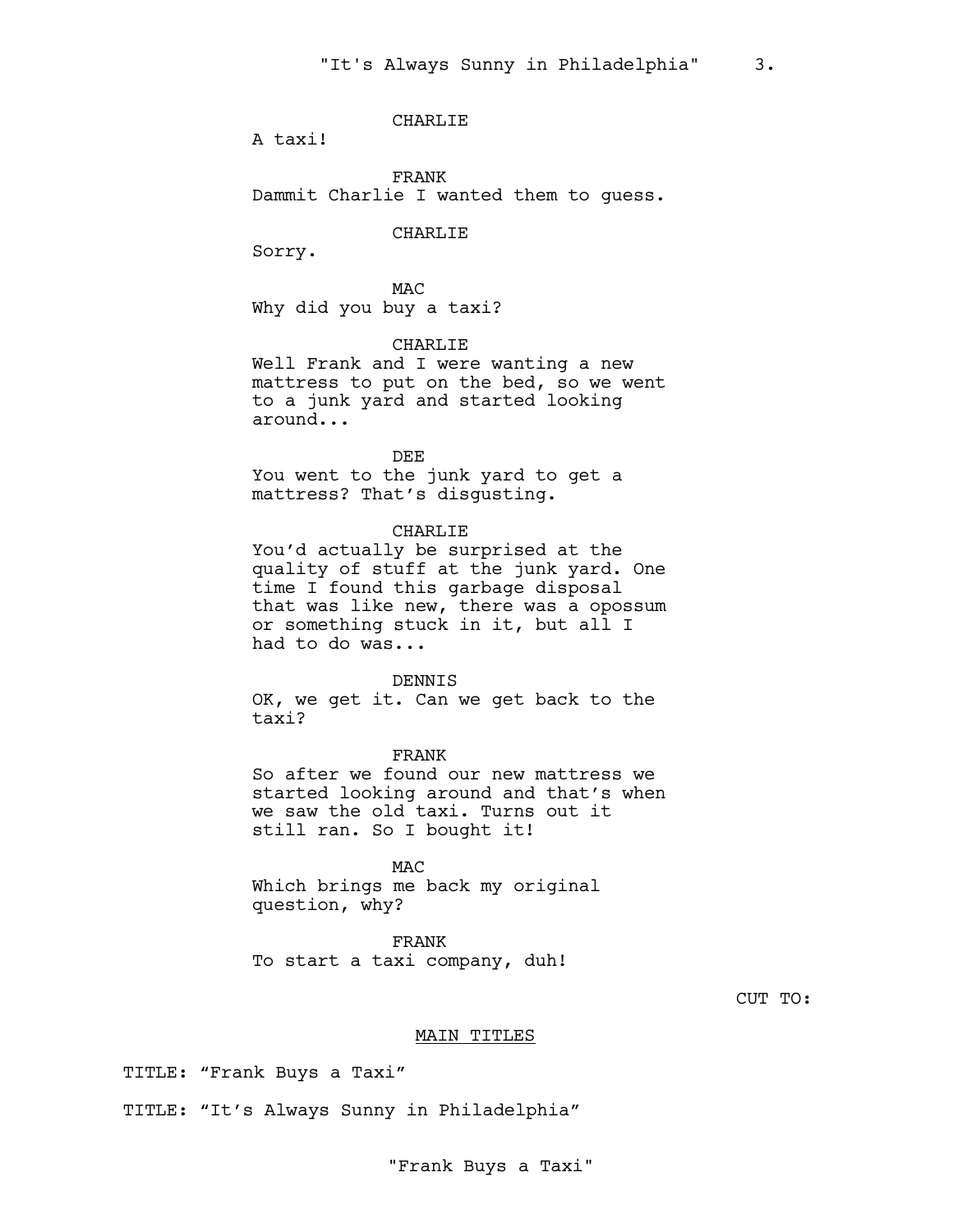# ACT ONE

FADE IN:

EXT. PADDY'S PUB, ALLEY - DAY - D/1

The gang stands at the front of an old rusted out 70's taxi. The vast majority of the body is rust, but the taxi sign on top seems in good shape.

#### DENNIS

Frank this taxi is disgusting. I feel like I need a tetanus shot just looking at it. Tell me again why you thought this was a good idea?

# FRANK

It's simple. We take the taxi and drive it around picking people up. It's a great way of making a couple extra bucks on the side.

Mac looks in the rear window.

M<sub>AC</sub> There's no backseat, it's just a couple of broken lawn chairs.

FRANK That was Charlie's idea.

#### CHARLIE

I mean, what's more comfortable than lawn chairs?

Frank nods agreeably.

DENNIS I don't know. The original cushioned seating, if I were to guess.

#### CHARLIE

Well the original seats had a lot of crap on it, so we took em out.

MAC Crap? Like dirt and stuff?

FRANK No. Crap, like bums were using it as their shitter.

DEE This thing looks totally unsafe.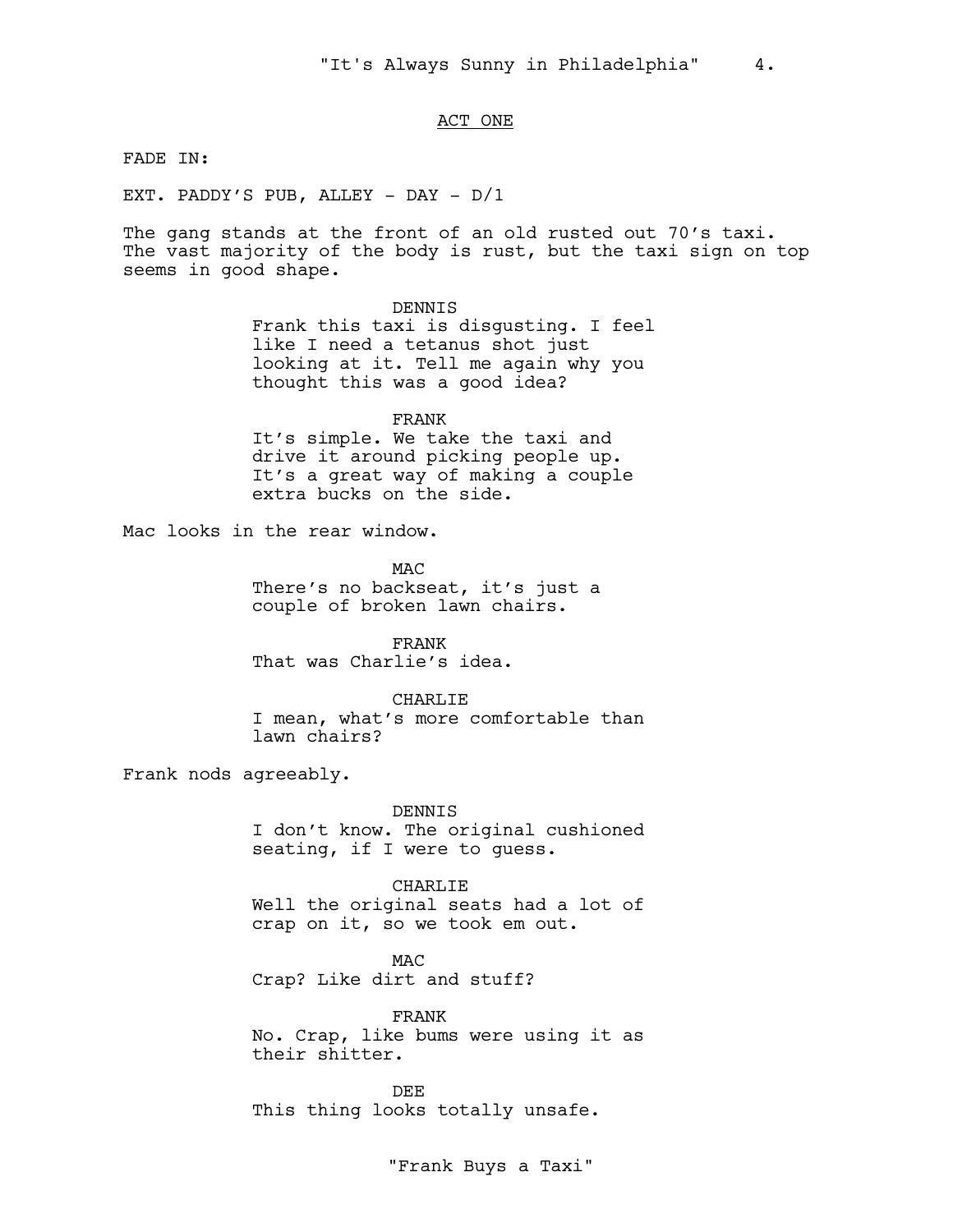# FRANK

Here let me start it up.

Frank gets in and turns the ignition. The engine chugs a few times but doesn't start up.

> FRANK Just gotta give it a little gas.

He tries again. The engine sputters a bit, then finally turns over. A thick cloud of black smoke pours out the tailpipe and starts to fill the alley. Everyone coughs and hacks.

> DEE (Yelling over engine) Dammit Frank turn it off!

The engine is incredibly loud. An annoying rhythm of metal clanking and scraping together.

# FRANK

What?

MAC Turn off the engine!

FRANK I can't hear you, let me turn off the engine.

Frank turns it off and takes the key out. He walks to the gang. The engine, though no longer loud, is still chugging away.

FRANK

So what do you guys think?

DENNIS Is it still running?

FRANK

Nah, it does that. It should be good in fifteen minutes.

# CHARLIE

Yeah, there's a couple things wrong with it, but I think with some body work and tweaks to the engine this baby could be a pretty sweet ride.

DEE Yeah, I hate to break it to you guys but you can't keep this in the alley. It'll get towed.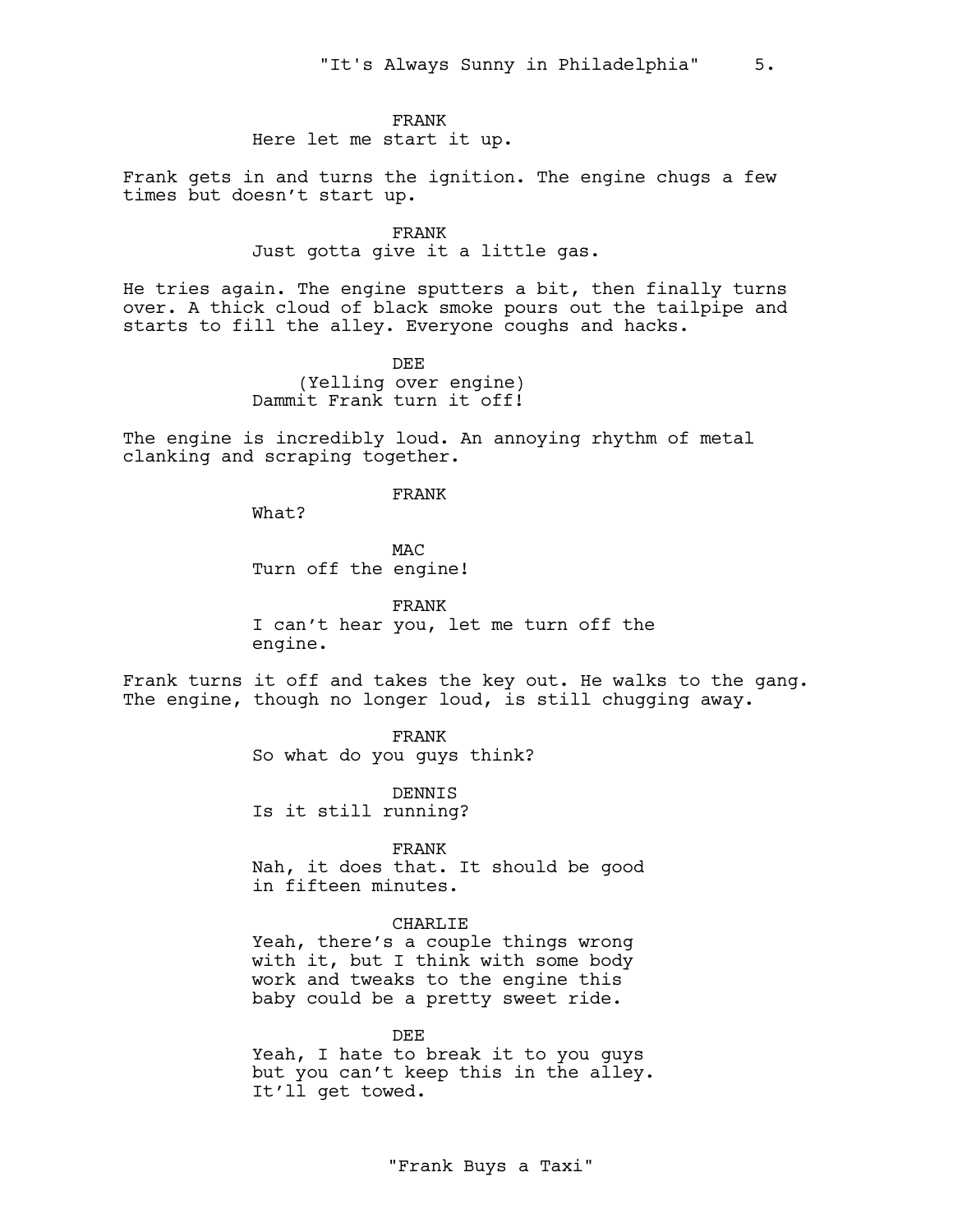FRANK

Already got it figured out. I've been cleaning out the warehouse behind the bar, the one you guy's burnt to shit. It'll be perfect for a garage.

Dennis seems to be thinking about something.

DENNIS

You know, this actually doesn't seem like a bad plan.

Frank and Charlie high five each other.

DENNIS The question though is, who's gonna drive it?

DEE Not me that's for sure.

DENNIS Well that's obvious.

M<sub>AC</sub> Yeah of course you're not.

CHARLIE

That's stupid why would she think we'd even consider her for that?

DEE

Oh screw you guys! I'm a great driver.

Everyone laughs.

FRANK

The object is to get people to their destination as fast as possible. You drive slower than a turtle shits.

DEE

You know what, first of all that doesn't even make sense. And I don't have to take this. I have a date anyway.

DENNIS OK, then go, leave. Hurry.

MAC

Go!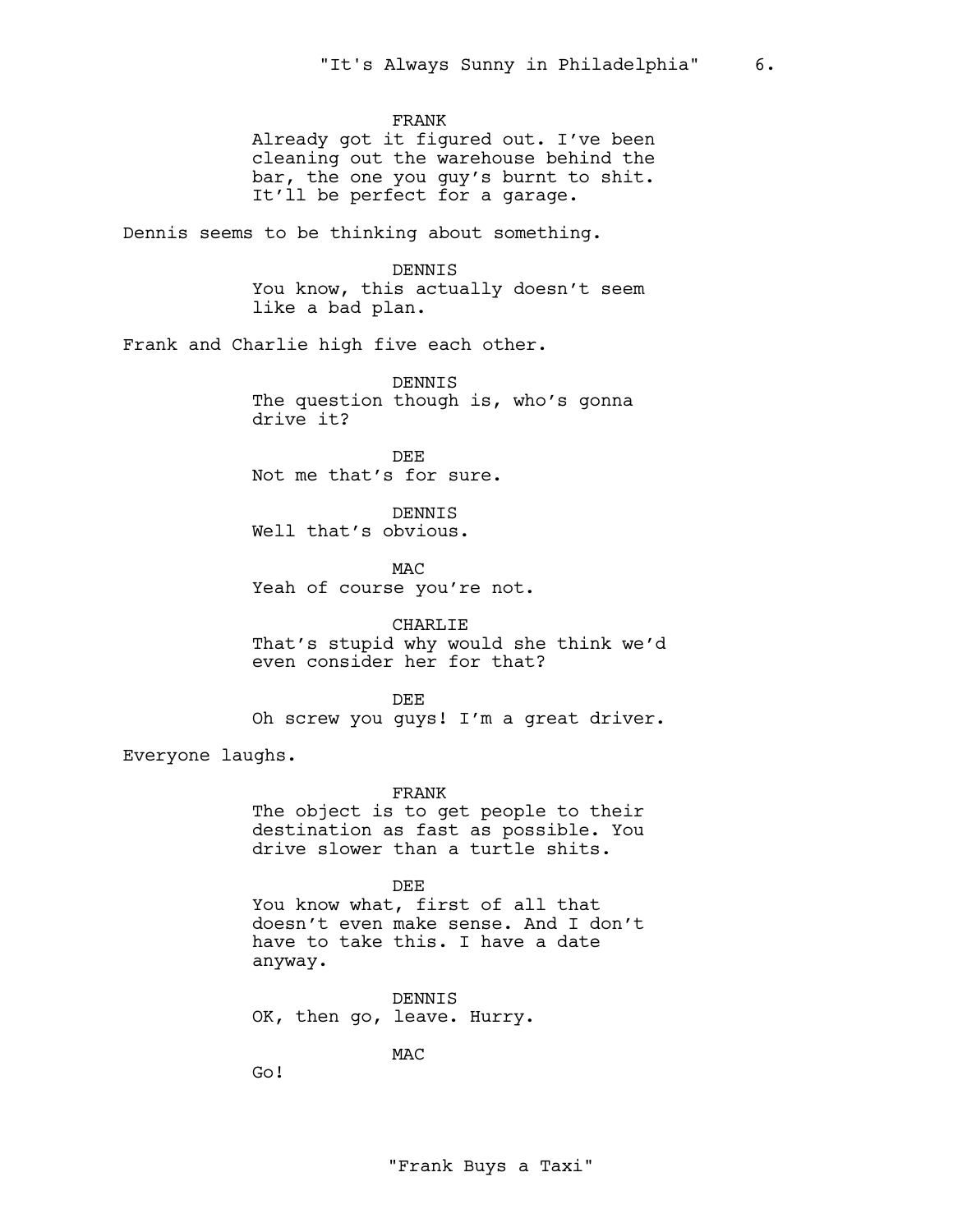# CHARLIE

Get out of here!

Everyone waves Dee off. She curses under her breath and stomps away.

> **MAC** Let's get this over to the garage.

> > CUT TO:

INT. DEE'S APARTMENT - NIGHT - N/1

Dee finishes getting ready for her date.

DEE Stupid guys and their stupid taxi. I can drive. Maybe if they didn't destroy every car I had I'd have more practice.

She takes a deep breath.

DEE

OK, whatever. You're the one with a date tonight. Yeah, with a handsome rich guy. Of course, they're probably all sitting around acting like they're so cool saying, "What does someone like that want with Dee? You look like a bird Dee. Did you tell him about your freakishly large feet?"

Dee starts to gag.

DEE Oh god. Pull it together.

There's a KNOCK on the door.

#### DEE

Crap! Coming!

Dee jogs to the door. She opens it.

STEVEN (30s) a well dressed clean cut man stands in the hall.

Dee leans against the door trying to be sexy.

DEE Hey there Steven, love that name by the way.

The door moves and she nearly falls over. Steven catches her.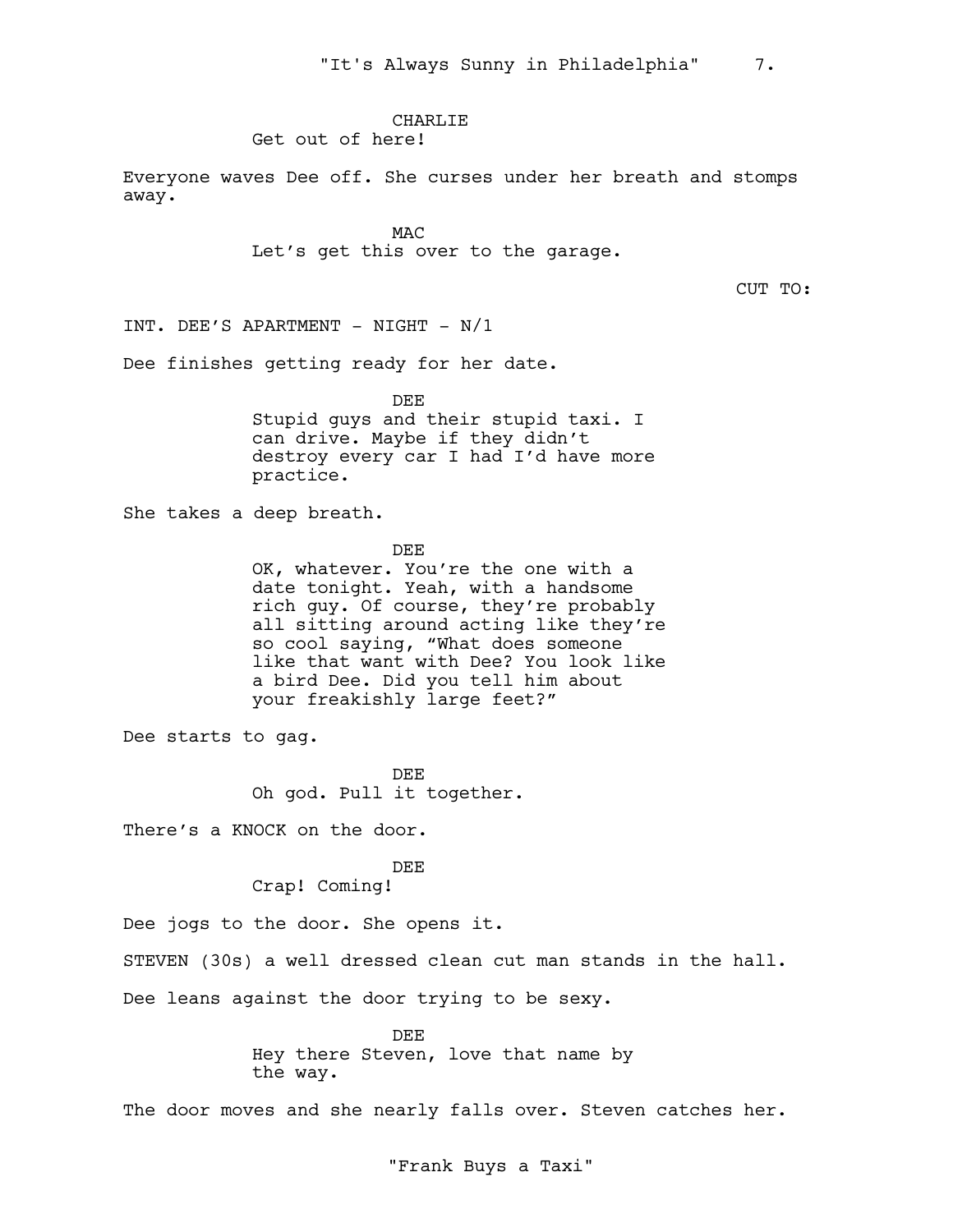STEVEN Careful. Wouldn't want to damage those good looks.

Dee blushes.

CUT TO:

INT. WAREHOUSE - NIGHT -  $N/1$ 

A medium sized warehouse space, with charred walls. In the back right corner is a small office. Charlie and Frank stand next to the taxi, with the hood up. Dennis and Mac enter carrying a small card table and a cooler.

FRANK

What's that?

MAC We brought up this table from Paddy's basement.

DENNIS Yeah we thought it would be a good place to sit and watch Charlie try to fix an engine.

They set the table up in the center, next to a small plastic grocery bag.

> CHARLIE Very funny. You know it's not that bad. I mean if I can fix the pipes and electrical system at the bar I think I can fix this.

Charlie approaches and picks up the grocery bag then sits it on the table.

> DENNIS Charlie, you don't actually think you fix those things do you?

MAC What's that?

CHARLIE

My tool bag.

Dennis looks through the bag.

DENNIS Well first of all this is a grocery bag not a tool bag.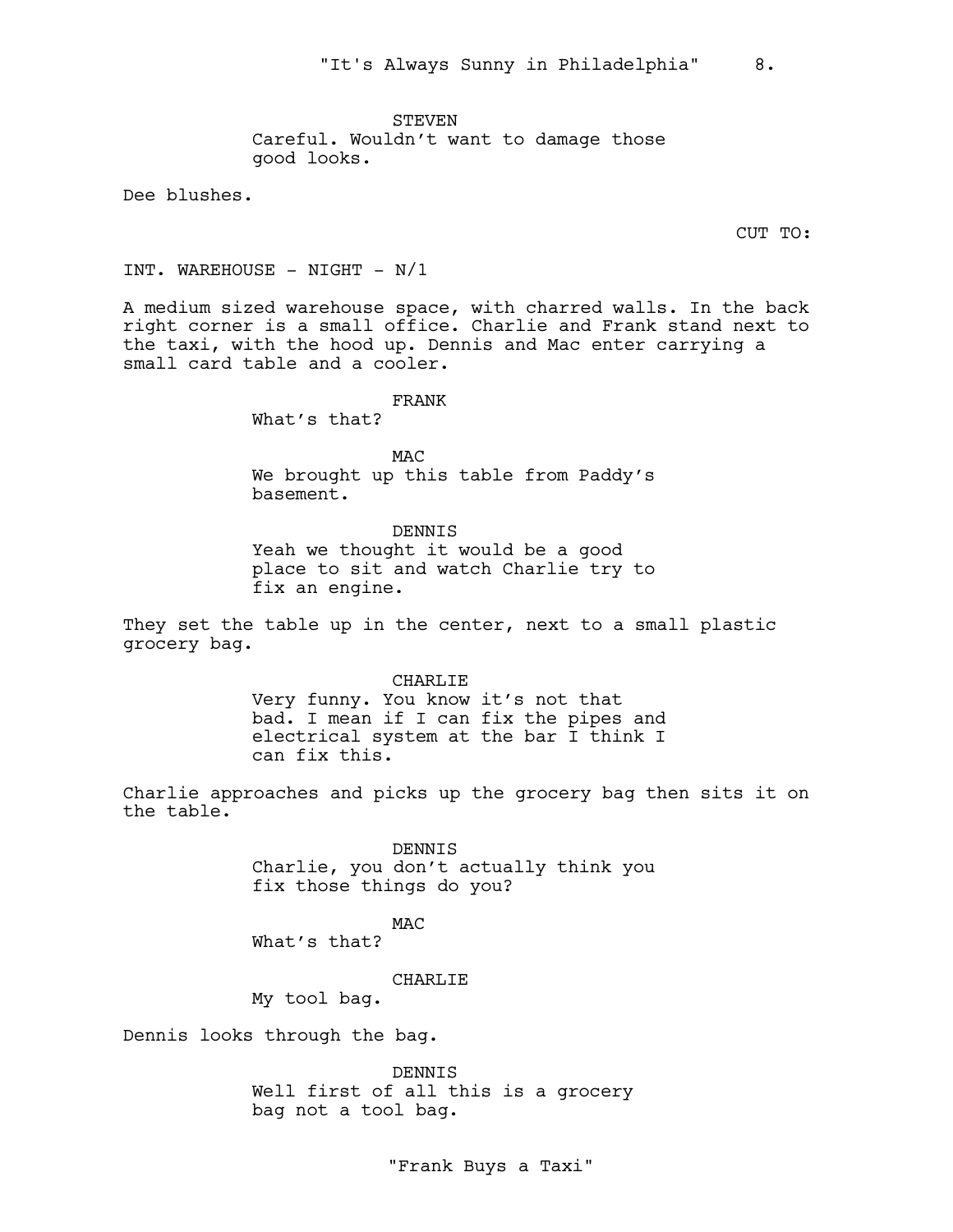# CHARLIE

Same thing.

DENNIS

Definitely not the same. But moving beyond that the only thing in here is a hammer and some duct tape.

Mac glances in the bag.

**MAC** And a pair of old ratty underwear.

He pulls out the old underwear.

FRANK

Those are mine.

Mac immediately drops them.

#### CHARLIE

I was gonna use that for my grease rag. And those are perfectly good tools for any job, dude. They work at the bar just fine.

M<sub>AC</sub>

Are you saying that you fix the electrical system with a hammer and duct tape?

Mac and Charlie start arguing with each other and Dennis soon joins in.

#### FRANK

Guys, guys. We got a lot of work to do. I know how much you all hate doing work but the faster we can get this place into shape, and that taxi looking good, the faster we can start raking in the dough.

# CHARLIE

Frank is right. If we want to take in the dough we gotta start working into shape... I know we hate work but... if we umm... Well...

# DENNIS

I think we understood when Frank said it. The first thing I think we should do is paint the taxi, because it is one hideous heap of junk, and nobody in their right mind would sit in that.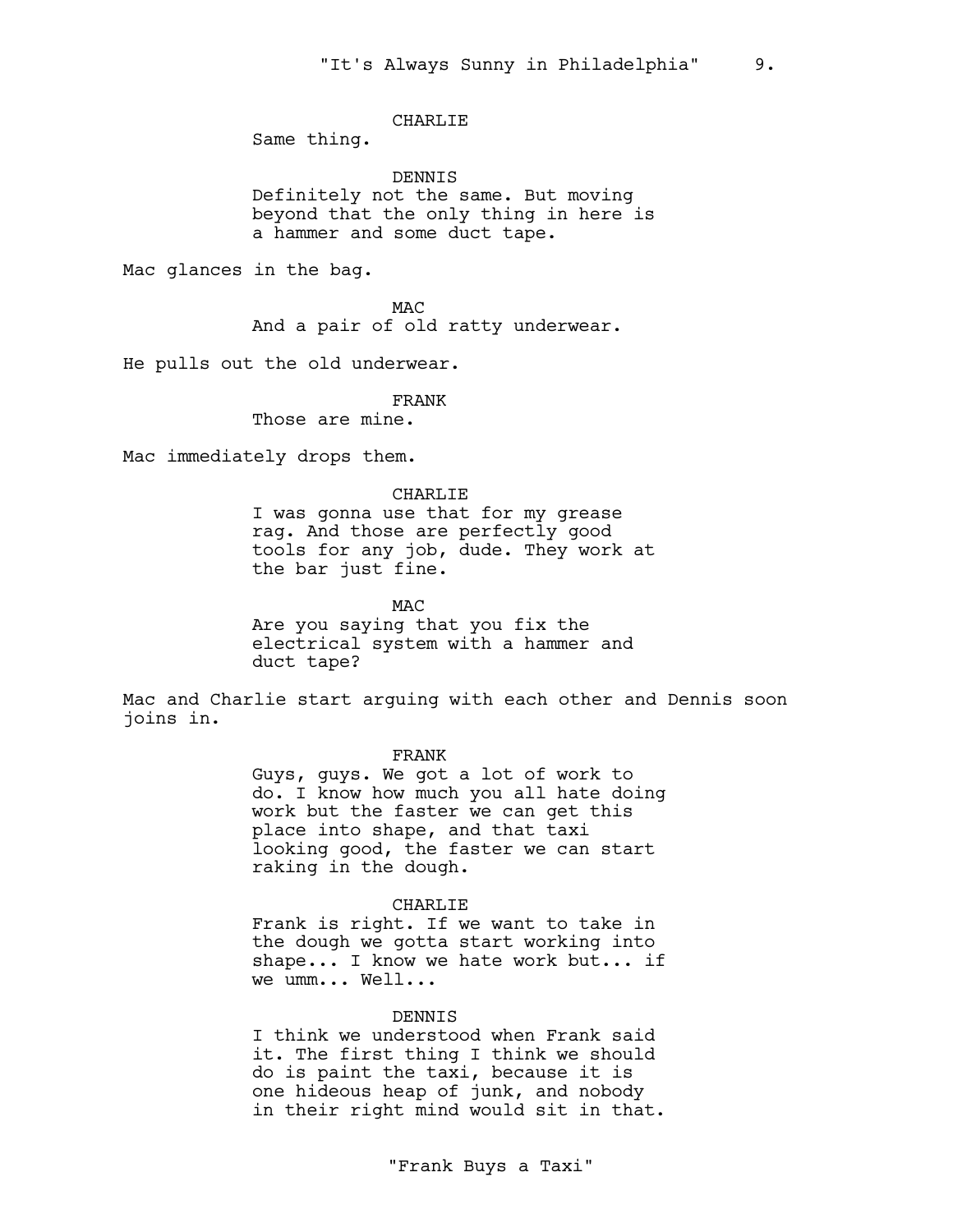FRANK All right, how about you and Mac go fetch some paint?

#### DENNIS

Fine.

#### FRANK

Good. And get a bunch of those pine tree air fresheners while you're out. I like to stick em in my underwear. That way my wood smells like the woods. Get it?

M<sub>AC</sub>

Gross.

DENNIS And on that note.

Dennis and Mac turn and exit the building.

CUT TO:

INT. PADDY'S PUB - LATER - N/1

Mac comes out from the back room with a couple buckets of paint.

**MAC** 

Found em! I knew we had paint left over from the sign.

DENNIS

Good thinking. Now we can just hang out here for the rest of the night. No reason for us to get our hands dirty if we're going to be drivers.

MAC

So do you really think Frank's plan is gonna work?

# DENNIS

I don't care about Frank's plan, I have my own plan. Do you remember the show taxi cab confessions?

MAC

Yeah.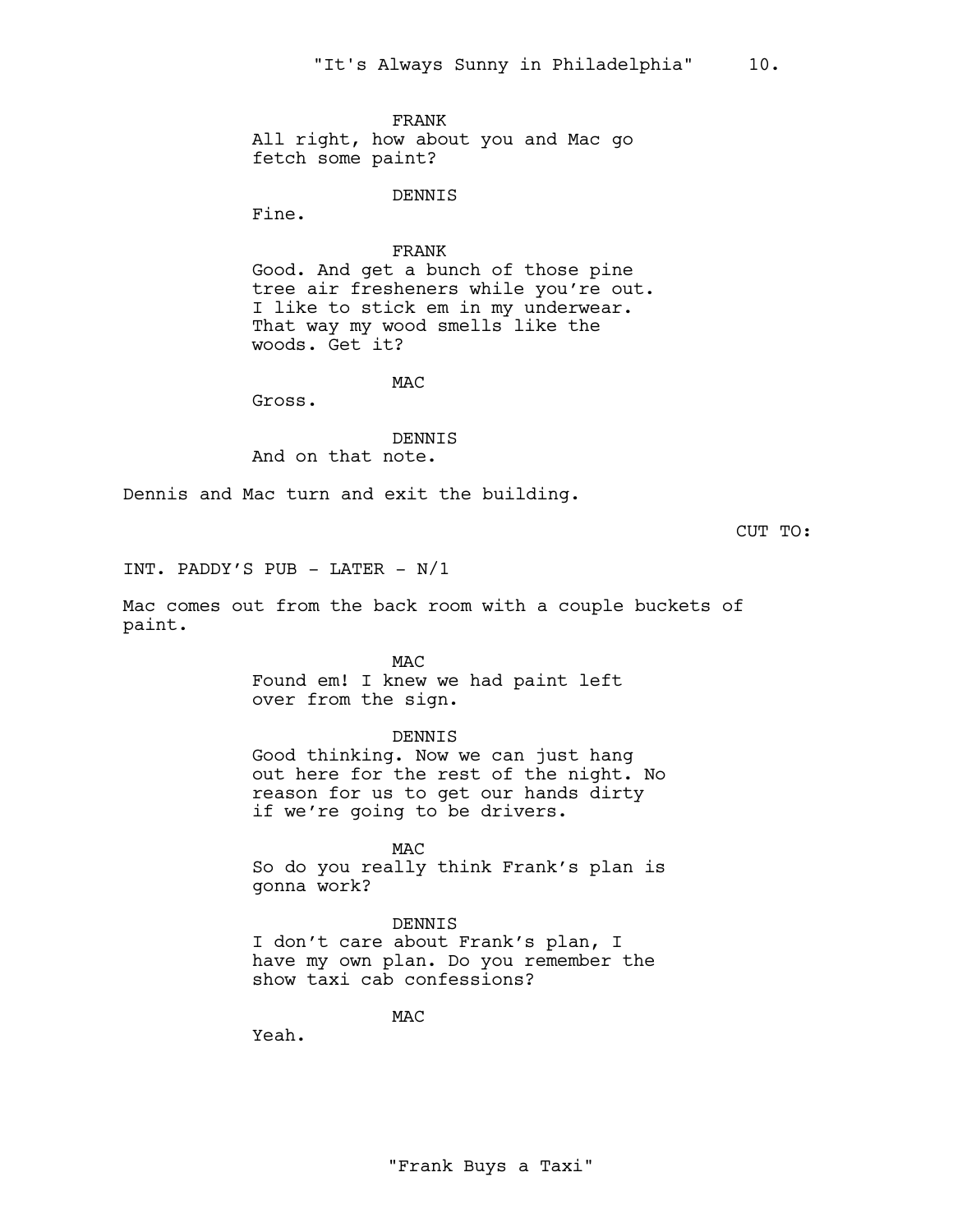### DENNIS

If that show proved one thing it's that people will divulge their deepest secrets and fantasies to a taxi driver. I plan to find the most beautiful women I can, have them confess their secrets, and then use that information to sleep with them.

MAC

Oh, and then they can pay me for the cab ride after that.

DENNIS What? No, then that would kind of make you my pimp.

MAC Really? Huh... Well that's not too bad.

DENNIS No, you're not my pimp.

M<sub>AC</sub>

I think I could make a pretty sweet pimp. You know if anyone tried to take advantage of you I could take them out pretty easily.

Mac displays his martial arts abilities.

DENNIS

No. There's no pimping here. There's no money changing hands. It's all about getting inside their heads and then making them do whatever I want.

**MAC** Oh! I could even wear one of those big fur coats.

DENNIS Oh my god, you're not even listening now. I'm done.

Dennis gets up and leaves the bar.

MAC (To self) Maybe I should find a cane?

CUT TO: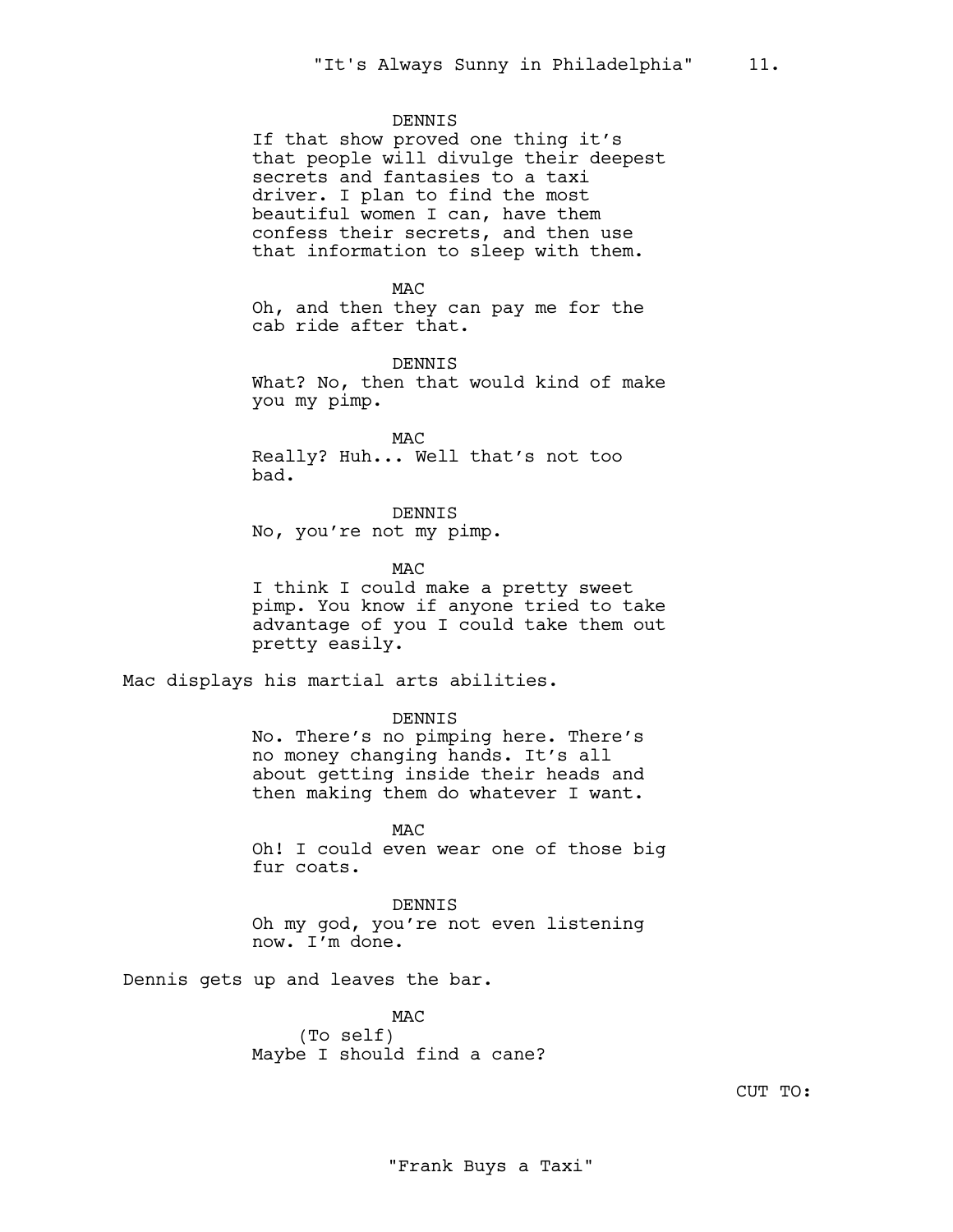INT. FANCY RESTAURANT - NIGHT, SAME - N/1

Dee gulps down a glass of wine and starts to pour herself another.

> STEVEN Hey, whoa, slow down. You seem a little tense?

DEE Sorry, nervous. Usually my dates fail miserably by now... But I probably shouldn't have just said that.

STEVEN It's OK. Just remember I asked you out. If I didn't want to be here I wouldn't.

Steven flashes his pearly whites. Dee lets out a sigh and nods.

STEVEN So tell me about yourself.

Dee chokes on her drink, then takes a beat to compose herself.

DEE Oh well. Phew! So much to tell. Where do I begin? Ummm, I went to college.

#### STEVEN

What was your major?

DEE

Psychology?

STEVEN Really!? That was my major too.

DEE Oooh, what a coincidence.

STEVEN What was your field of study?

DEE My field of study you ask? Well I liked, or that is to say I enjoyed, different areas, you know. Umm... (Beat) Honestly though I was drawn more to acting than psychology.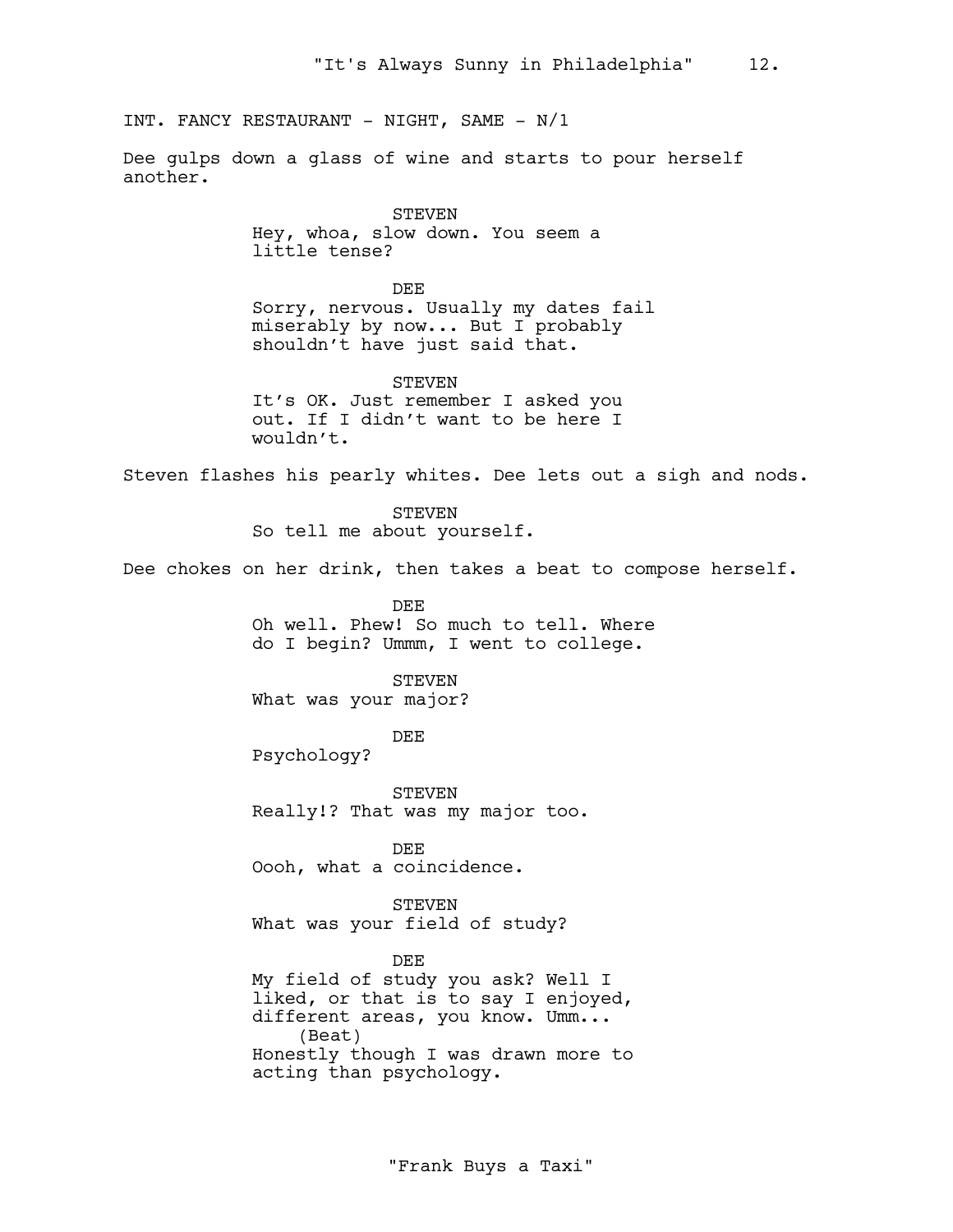#### STEVEN

Acting huh? That's interesting have you done anything recently?

DEE

Yeah, a few things. I was the lead in a musical a little while back. It was a pretty big thing. But anyway yap yap yap, I don't want to talk about myself all night. What kinds of things do you like to do?

### STEVEN

I do a lot volunteer work. I like to feel that I'm a part of a community. Do you know what I mean?

DEE

Who me? Pshh yeah! I love doing volunteer stuff. I was just thinking the other day I don't volunteer enough.

#### STEVEN

Well that's great! Say, there's a little get together tomorrow with some family and friends, my little community. I'd love for you to come and meet some people.

#### DEE

I would love for me to come with you.

Dee thinks for a moment about how that sounded. Steven looks a bit confused.

CUT TO:

INT. WAREHOUSE - DAY - D/2

Dennis and Mac enter the warehouse with the paint buckets. Dennis wearing a button down shirt under a jacket. Mac wears a blue zip up hoodie and khaki's.

DENNIS

I really don't understand why you decided to wear that. I thought we were going to do the classy well dressed taxi driver thing.

#### MAC

Yeah well I wanted to do the pimp thing but you said no. So I just want to be comfortable now.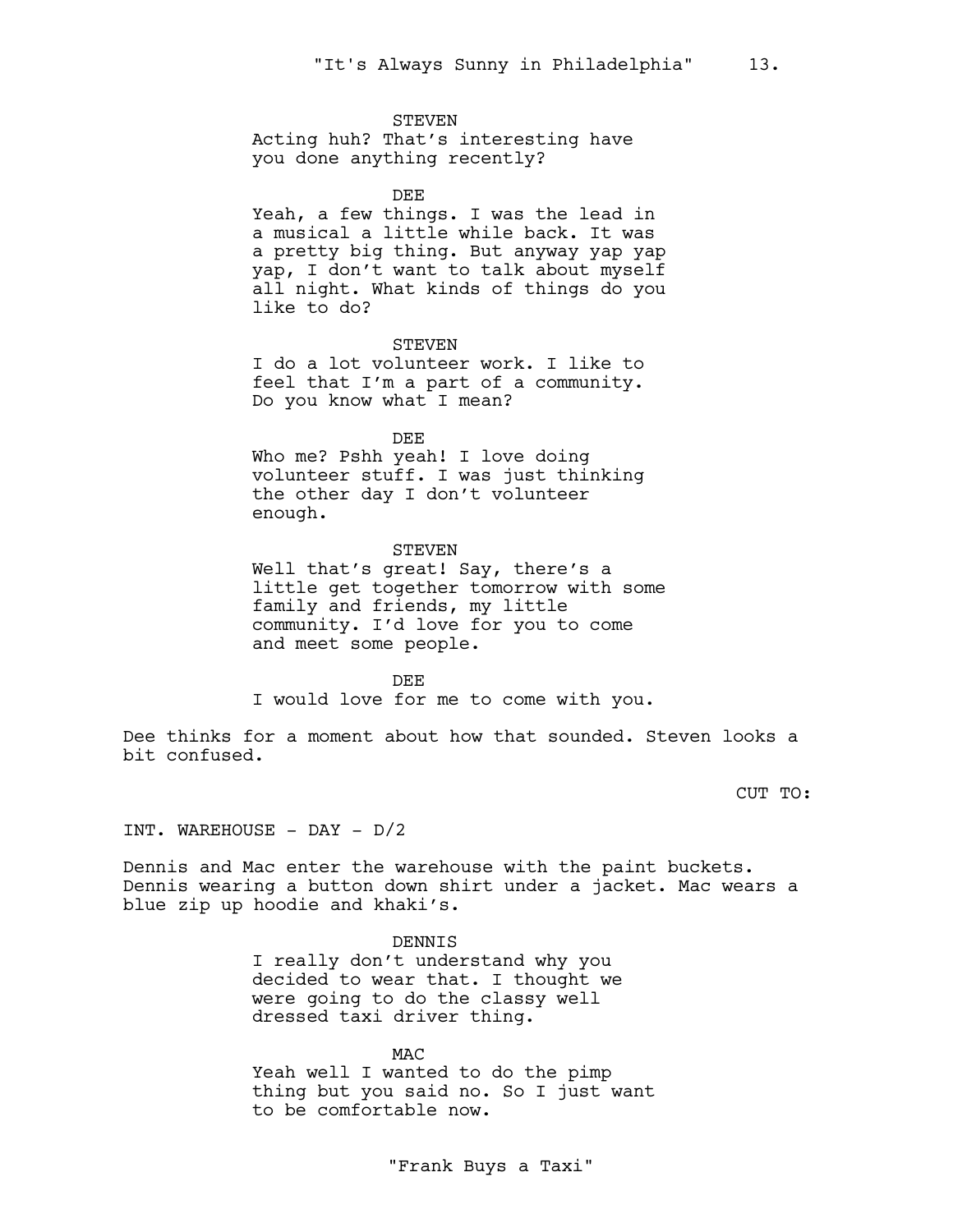DENNIS Would you just drop the pimp thing. It's really... Hold on...

They notice the warehouse is organized.

DENNIS It's actually pretty clean in here.

M<sub>AC</sub> Did Charlie and Frank actually do some work?

Charlie slides out from under the Taxi wearing a white mechanic's jump suit, covered in grease. He holds the duct tape.

> CHARLIE Hey guys. Wow, it seems like it took awhile to find paint.

DENNIS No, we got it last night. We just went home.

CHARLIE

Oh... Well Frank and I got everything cleaned up here. Me more than Frank. He's just kind of been sitting in the office.

Mac notices the duct tape.

M<sub>AC</sub>

That's not surprising. Have you been fixing the taxi with that duct tape?

CHARLIE Yeah well there were a few holes in the muffler and the engine, and a

couple of parts had broken, and the steering wheel was kind of loose but I fixed it. Nothing major though. I think it runs pretty good.

Dee enters. She's dressed professionally and her hair is even a bit curled.

> DEE Hey losers. How's your stupid taxi scheme going?

Charlie takes the paint from Dennis and Mac.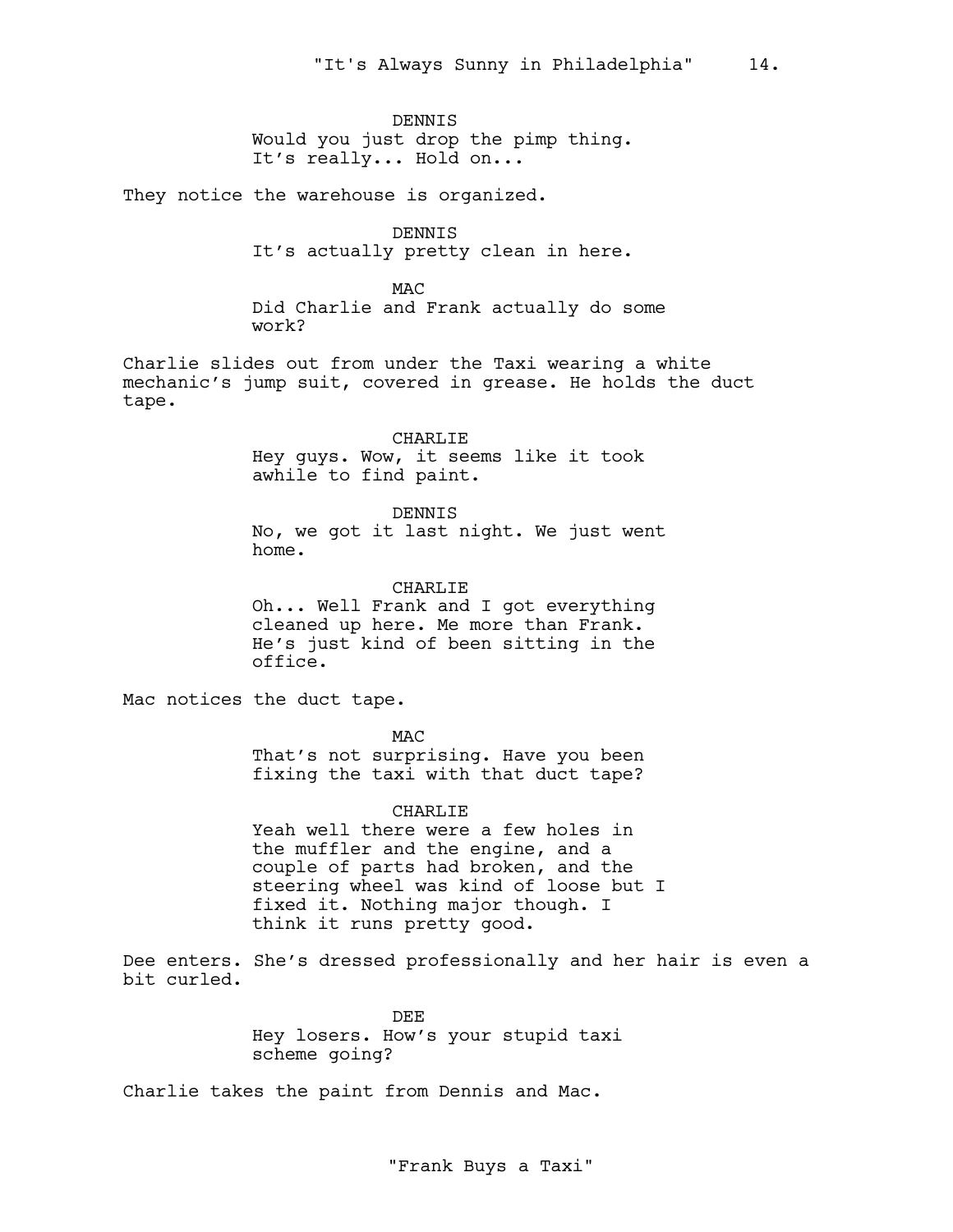DENNIS Better before you showed up Dee. MAC Yeah, Charlie fixed the taxi. DEE I doubt that. DENNIS Why are you here? And why are you dressed like that? DEE Because I have another date with Steven. CHARLIE Your dildo? Dee whips around toward Charlie. DEE What!? No. Not my... How did you know about that? DENNIS Wait you named your dildo Steven? CHARLIE Yeah, dude, it was in her diary. DEE God damnit Charlie. I told you stay out of my things! FRANK (O.C.) Hey what's all the commotion out there? Frank comes out of the manager's booth. He's dressed up, with a pink button down shirt, rolled up sleeves, and red tie; slacks and a grey vest. FRANK What's all the arguing for? I'm trying to get some shut eye.

> DEE Why are you dressed like that?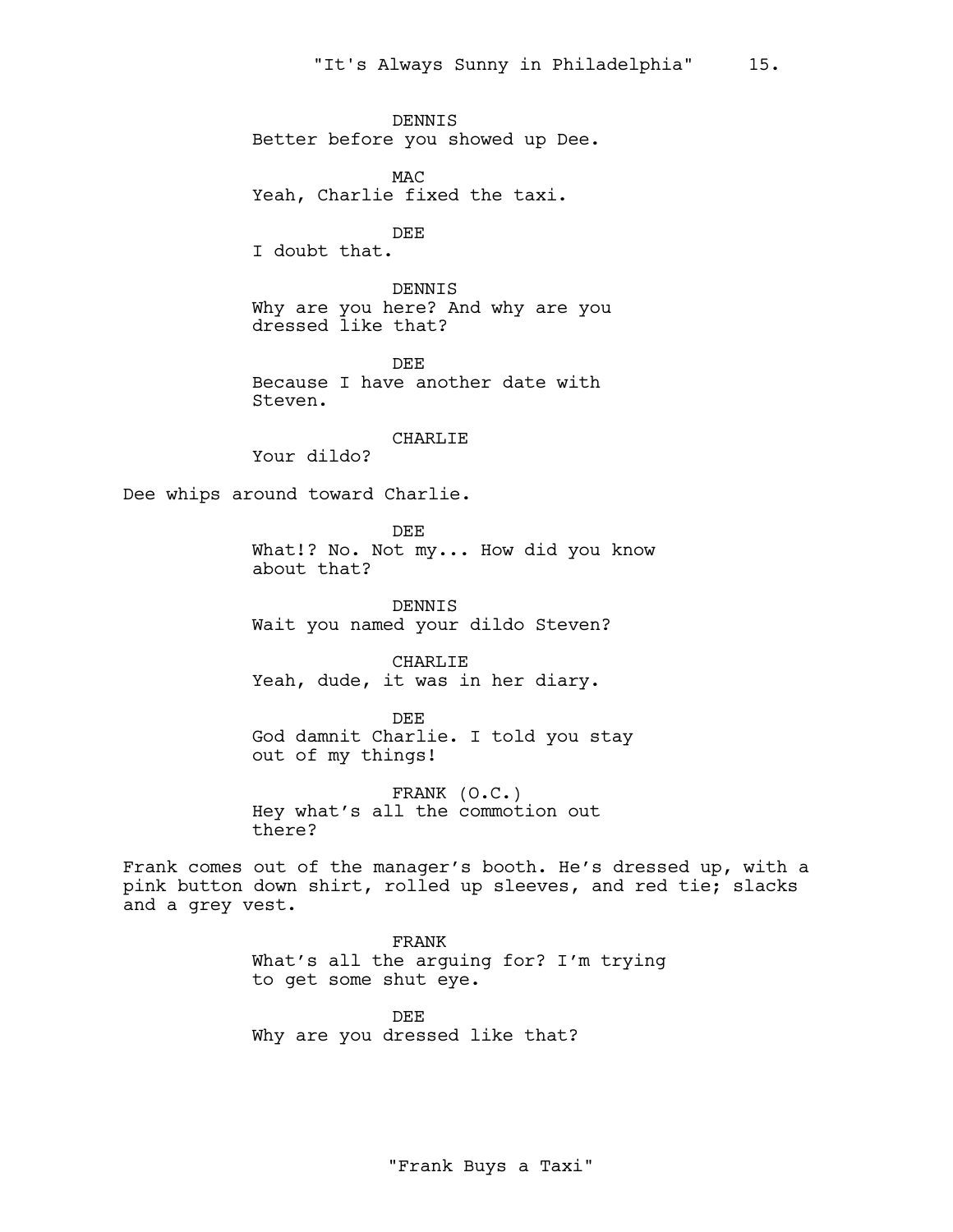#### FRANK

Dennis called me and said we were doing a whole classy professional thing. Why are you dressed like that?

Charlie walks up.

CHARLIE She's got a date with her dildo.

#### DEE

I DO NOT HAVE A DATE WITH MY DILDO! I don't even know why I bothered to come here.

Dee sits at the card table and pops open a beer.

DENNIS

Me neither.

# FRANK

Well if you got business with your dildo then go take care of that. We're already wasting time standing around talking when we could be out there getting fares.

MAC Wow, you're really serious about this Frank.

# FRANK

Of course, this could rake in a lot of cash off the books. But it won't do jack unless you get that taxi out on the road. If the two of you would have come back with that paint last night we'd be ready to go.

Charlie has the paint bucket on it's side. He holds it down with one hand and raises the hammer with the other.

> CHARLIE It shouldn't take me long to paint it. I just gotta get this paint can open.

FRANK OK great, get on that.

DENNIS Charlie are you going to open that with a hammer?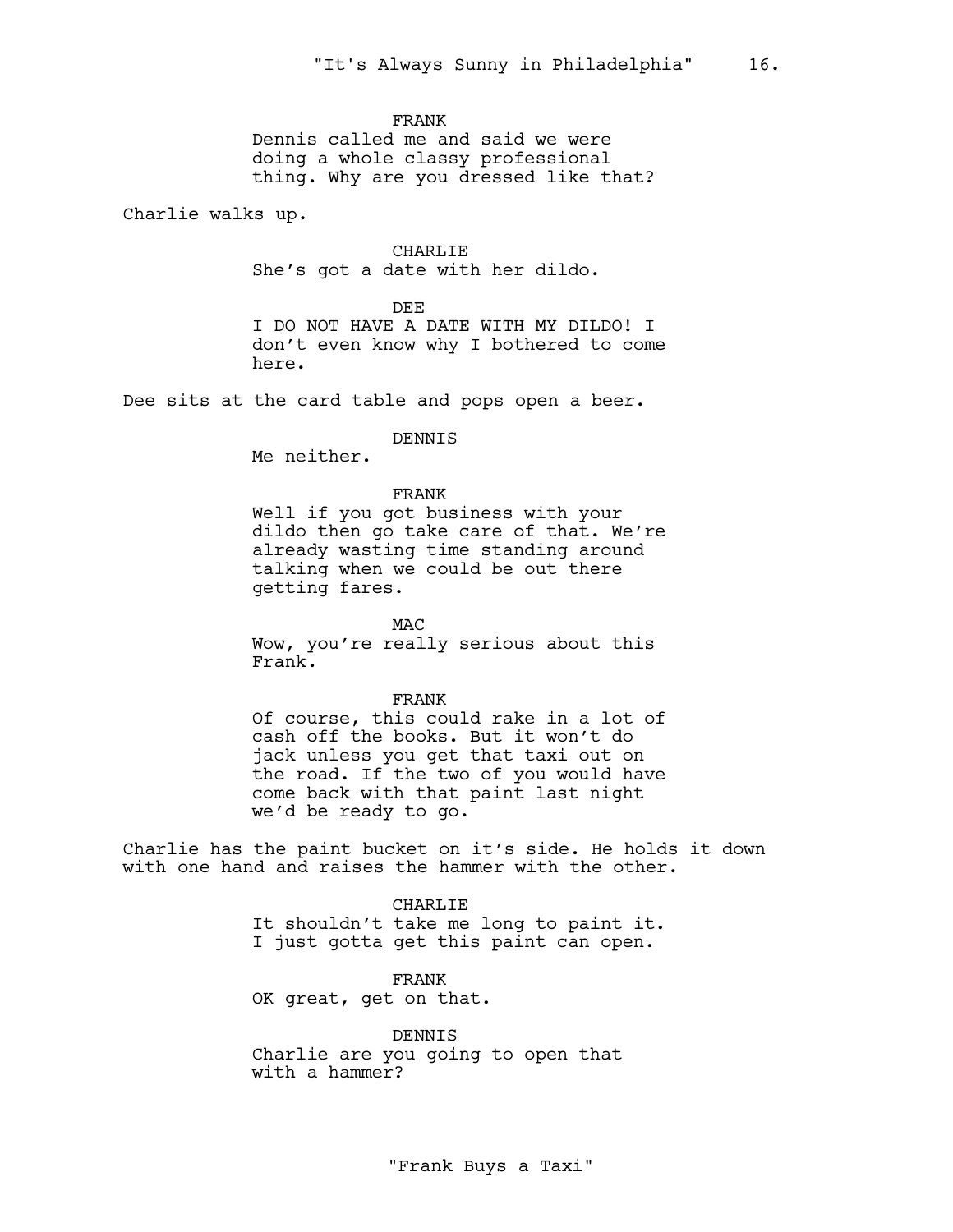CHARLIE (As if it's obvious) Uh, yeah.

DENNIS In that case I think I'll just sit here and watch for a bit.

**MAC** 

Me too.

The two of them join Dee at the table. Frank throws his hands up.

FRANK

Whatever. Let me know when the cab is done.

Frank goes back to the office. Before he enters he stops then turns back to look at the gang. He looks at Charlie who's preparing to swing the hammer, and the other three sitting at the table, then at his own cloths. He thinks for a beat (the scene looks oddly familiar) then:

FRANK

Nah.

He shakes his head and goes into the office.

Charlie brings the hammer down. The lid flies off and paint spills out all over the floor.

CHARLIE

Whoops!

END OF ACT ONE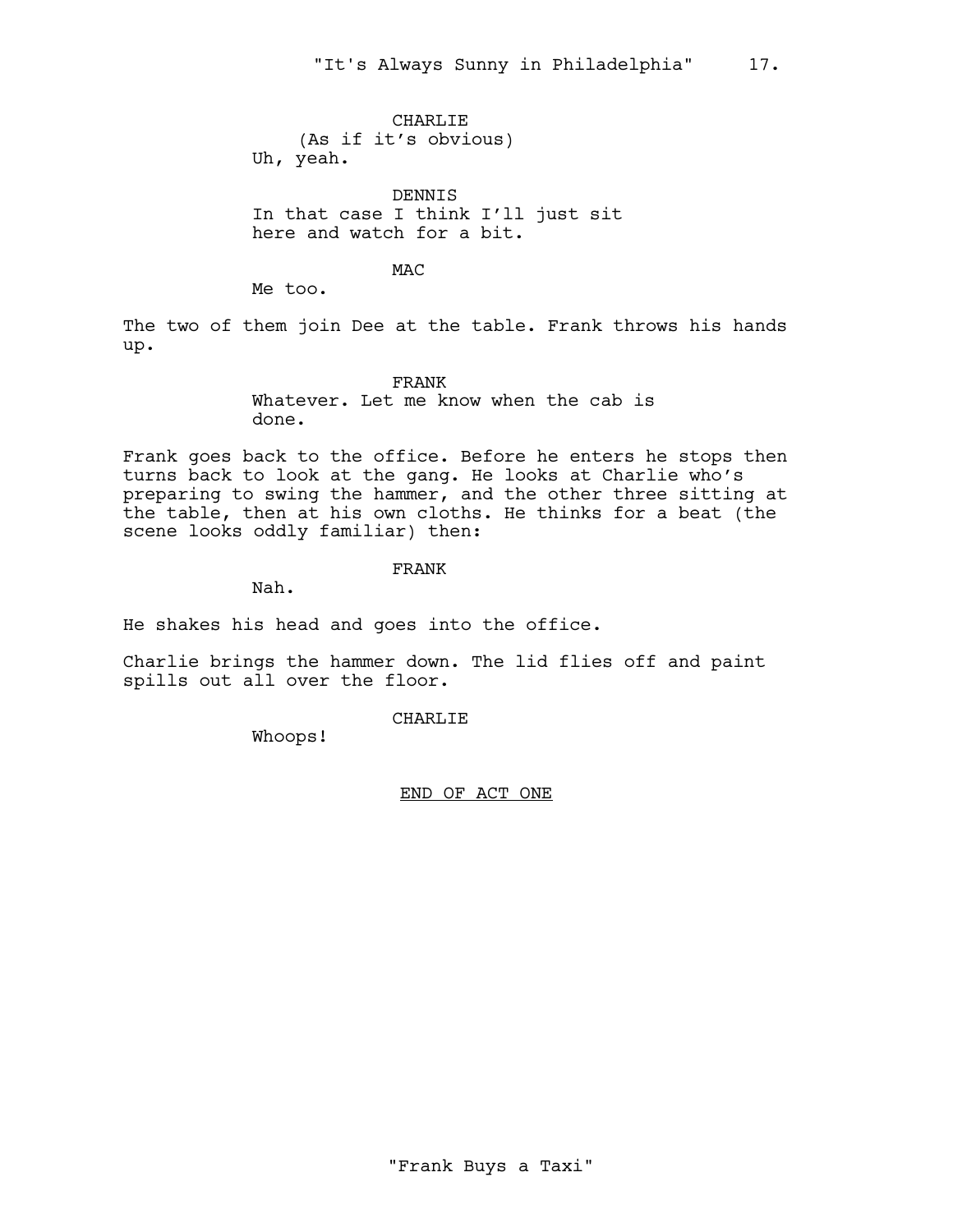# ACT TWO

FADE IN:

INT. WAREHOUSE - DAY - D/2

Frank sits in the office, loud arguing outside suddenly catches his attention. He stands and walks out.

Dennis and Mac yell over each other.

FRANK Guys, guys! What's all the arguing about? Why aren't you on the road already?

MAC We're trying to figure out who should drive.

DENNIS

Yeah, I say since I'm the only one of us that actually has a car, it should be me.

MAC But I say since Dennis is a terrible driver it should be me. Besides I have the best reflexes.

FRANK Mac does have a point.

DENNIS What? No, he does not have a point.

MAC

All I'm saying is that if someone is in some sort danger and jumps in yelling "Follow that car!" I stand the best chance to be able to weave in and out of traffic, evade the police, and if necessary, jump the cab off a sweet ramp.

FRANK Oooh, yeah that's definitely important. I don't think Dennis could do that.

**MAC** Dennis definitely couldn't do that.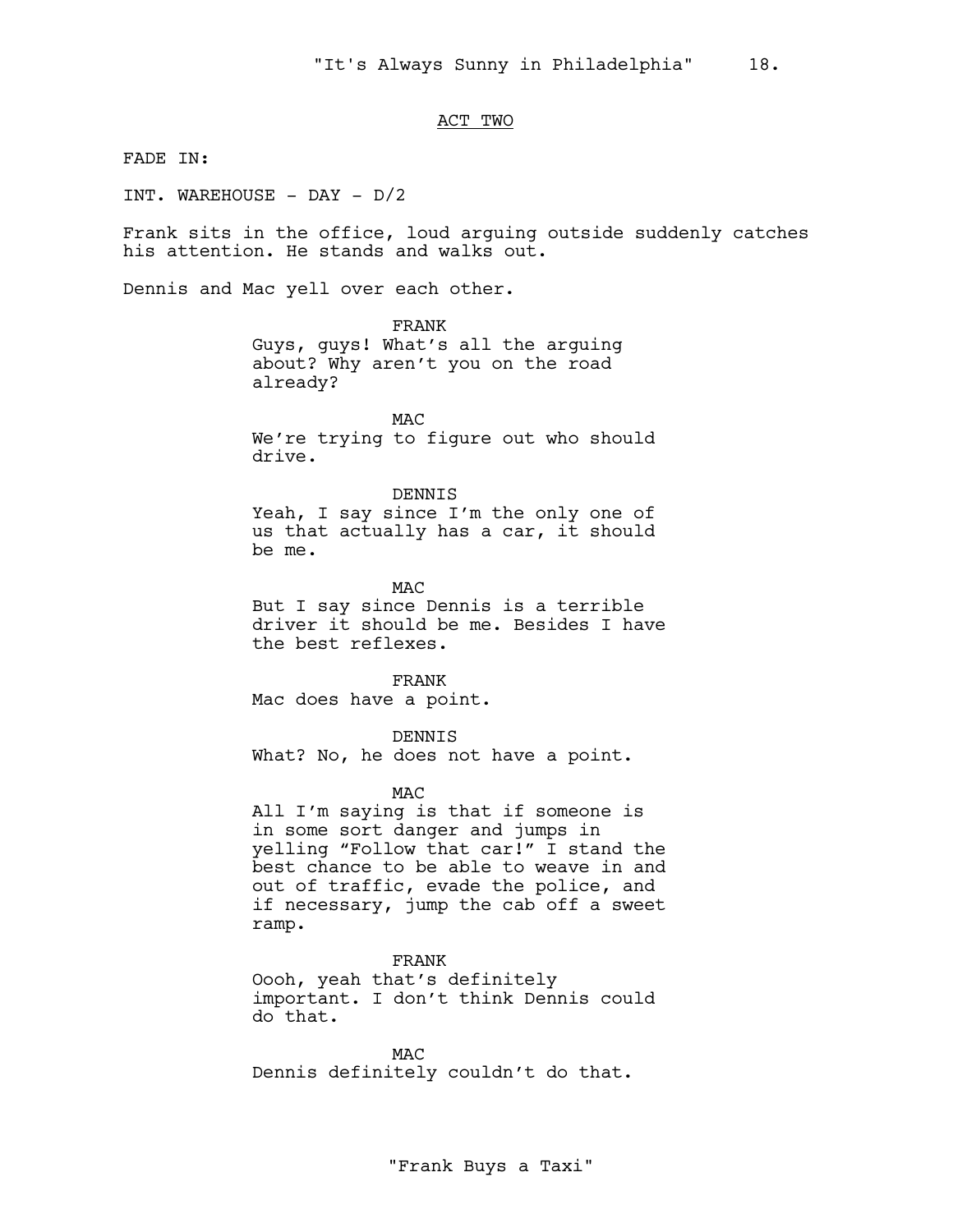DENNIS Well first of all you definitely couldn't do that either, because your reflexes suck.

**MAC** My reflexes don't suck.

# DENNIS

Yes they do. And second of all the chances of any sort of chase like that happening are astronomical.

M<sub>AC</sub> The chances aren't astrun... aston... astrom...

DENNIS

Astronomical.

M<sub>AC</sub> Whatever. I'll prove to you that my reflexes are top form.

Mac picks up an empty beer bottle.

# **MAC**

I'll blindfold myself and you can throw this bottle at me. My heightened hearing senses will kick in. I'll hear the bottle leave your hands and I'll catch it just before it hits my face.

# DENNIS

That sounds like a terrible idea, but I'm gonna do it.

# FRANK

Hey wait, we don't have time for all this. We gotta get the cab out there. Why don't you both just drive and switch off at every fare.

#### DENNIS

Frank, this is very important. We gotta figure out who the best candidate for driver is, and I happen to agree with Mac that throwing an empty beer bottle directly at his face while blindfolded is probably the best way to do it.

Frank sighs.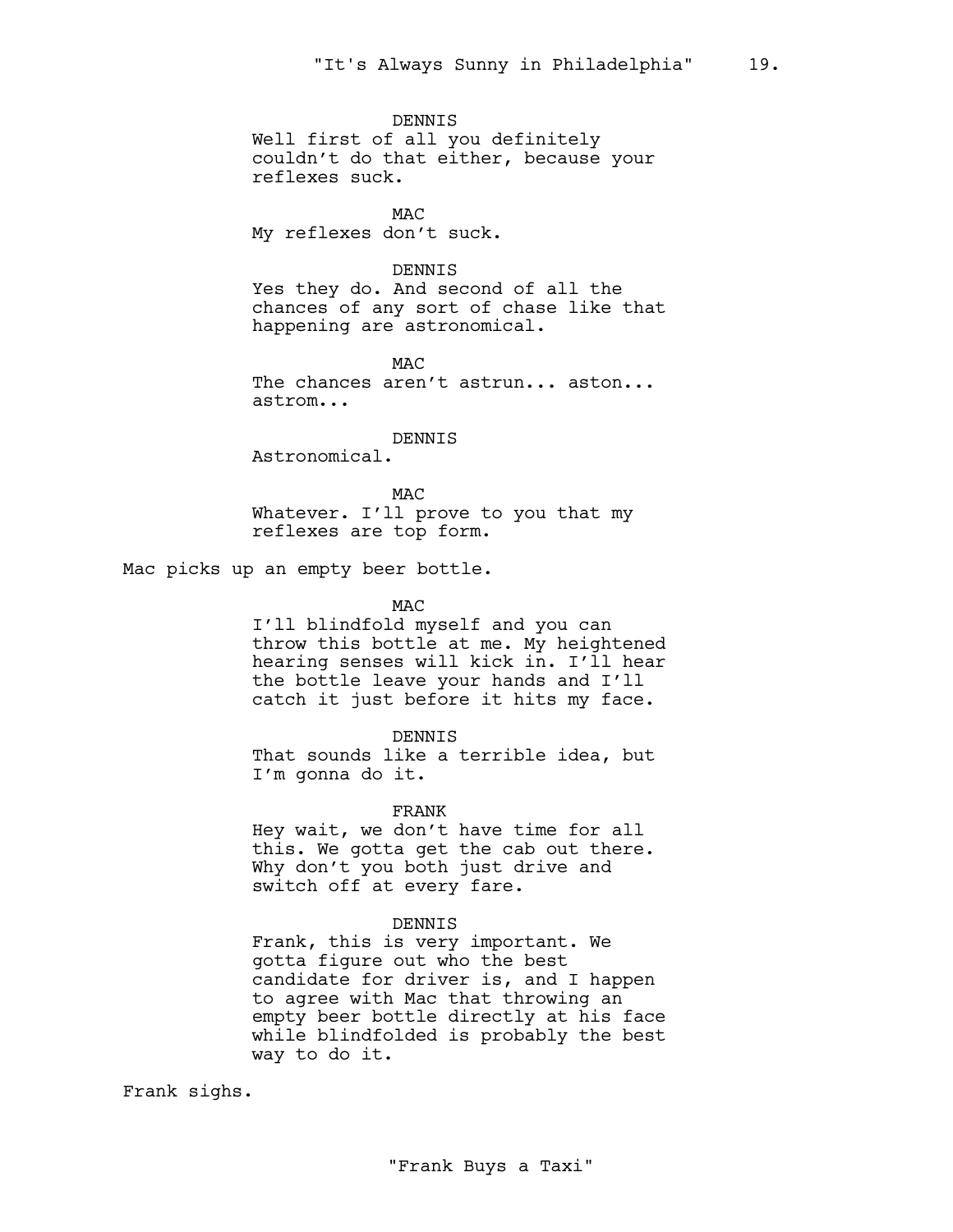FRANK

Whatever. I'm gonna see how Charlie is coming along.

Frank walks to Charlie who is putting the finishing touches on the cab's paint job. Which looks absolutely terrible.

FRANK

Charlie, what the hell is this?

The cab is painted with blotches of yellow and green paint.

CHARLIE Well I ran out of yellow paint, and the only other color we had was green. So I had this idea to draw a picture of this mountain view on the hood.

FRANK Mountain view? Since when are mountains yellow and green?

CHARLIE Uh, the grass is green.

FRANK I don't even see a mountain, it just looks like a bunch of smeared paint.

Charlie takes a step back.

CHARLIE Yeah well it's a little abstract. And I didn't have a paint brush so I used your underwear.

Charlie holds up the shredded and now paint soaked underwear. Frank yanks it out of his hands.

> FRANK Gimme that. Those were one of my better pairs.

CHARLIE Also, I did find some black spray paint and I wrote Taxi on the side. So people would know.

Frank and Charlie move around to the side of the cab. Taxi is spelled "TACSEE."

> FRANK You spelled taxi wrong!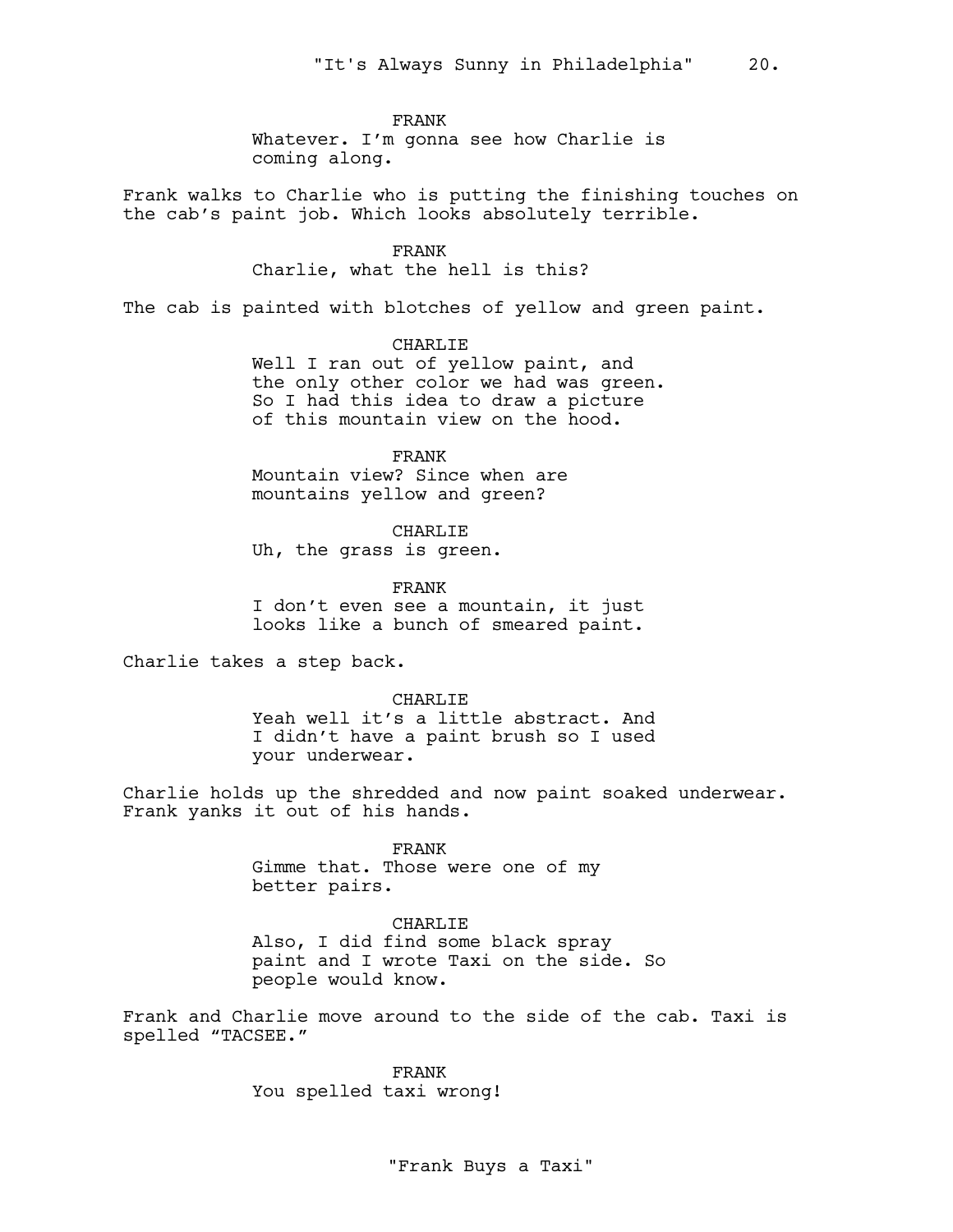CHARLIE What? No I didn't.

FRANK

 $T-a-x-i$ .

CHARLIE Oh! The x is silent. I knew I was forgetting something.

FRANK

It's written on the light on top of the car. You could have just looked at that.

Charlie notices the light. The sound of a bottle shattering is heard. Followed by groans of pain. Frank and Charlie look across the room.

Mac is laying on the floor in broken glass, his nose bloody. Dennis stands over him.

> DENNIS Guess I'm driving.

> > CUT TO:

EXT. COMMUNITY CENTER - DAY - D/2

Dee and Steven walk up to the community center entrance. They reach the door the same time as a couple of other younger guys, wearing white shirts and black ties, which is the same thing that Steven is wearing. The other guys enter first.

> DEE Good thing you're not a woman or you'd be pissed that they were wearing the same outfit.

Steven laughs.

INT. COMMUNITY CENTER - MOMENTS LATER - D/2

Steven escorts Dee inside. Dee's eyes widen as amongst the crowd she sees a mass of old people. She gasps.

> **STEVEN** Let's see if I can find them anywhere. Follow me

Dee follows Steven through the crowd. She avoids touching anyone.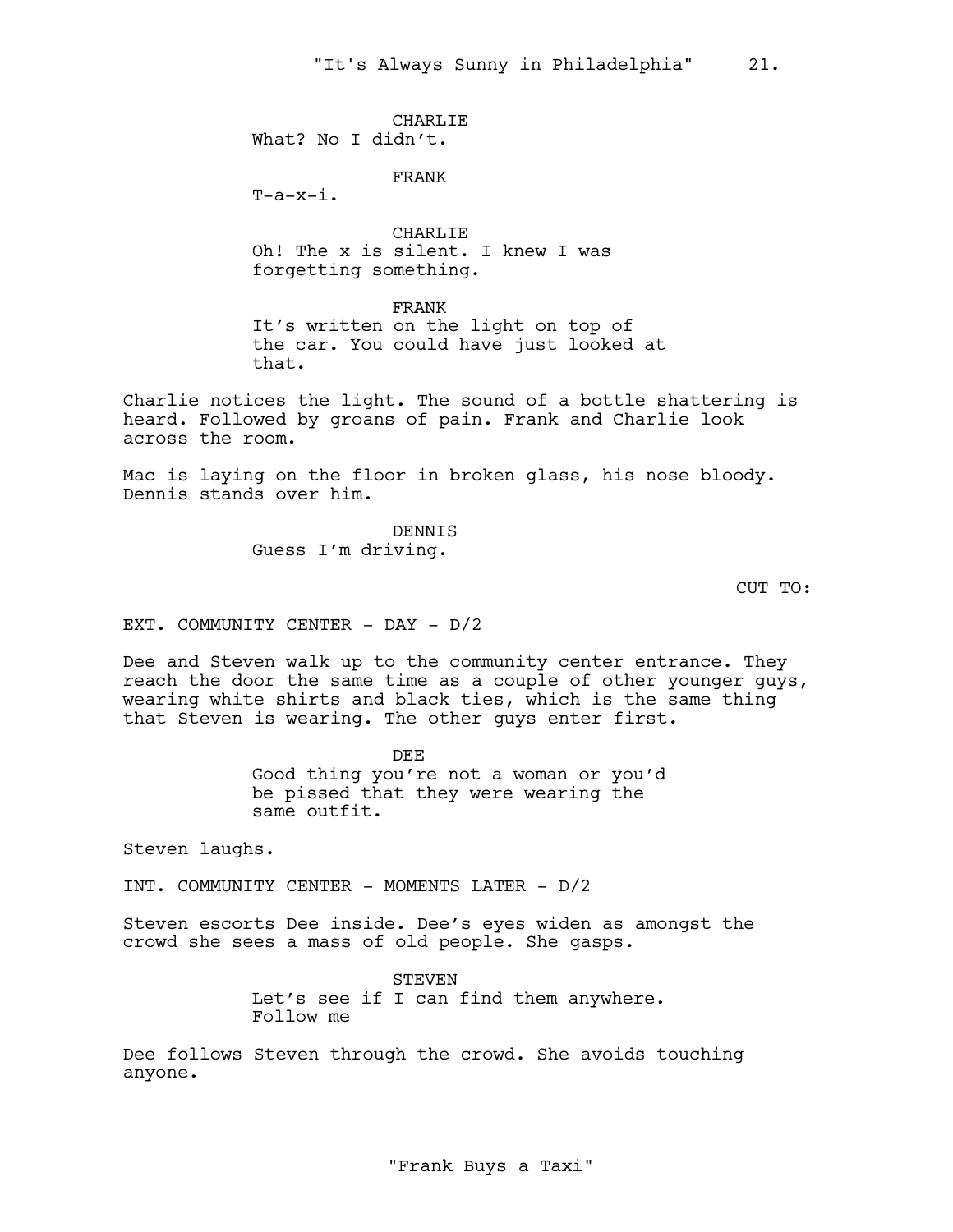# STEVEN Ah, there they are.

Steven approaches an ELDERLY COUPLE in wheel chairs.

STEVEN Dee, this is my grandmother and grandfather.

Dee forces a smile.

DEE (Forced) Nice to meet you.

The Grandpa reaches out and grabs Dee's hand. She does her best to mask her emotion.

> STEVEN'S GRANDPA My what a lovely young lady. And such smooth hands. Steven your Grandmother used to have smooth hands just like hers.

Dee forces a smile, and pulls her hand away from Grandpa.

STEVEN'S GRANDMA Come over here dear and give me a hug. Steven has told me lots about you.

Dee looks to Steven. He nods. She shuffles over slowly and leans down. Grandma reaches out and pulls her close. Dee's face right over her shoulder. She smells the Grandma and gags a little. After a beat Dee pulls away.

> DEE OK. gotta save some hugs for another time. (To Steven) Hey would you care for a drink of any kind?

STEVEN Sure, I'll go get them.

DEE No, no! It's fine I'd like to look around. You know mingle a bit.

STEVEN Well, seems like you're already feeling comfortable around us, I was hoping you...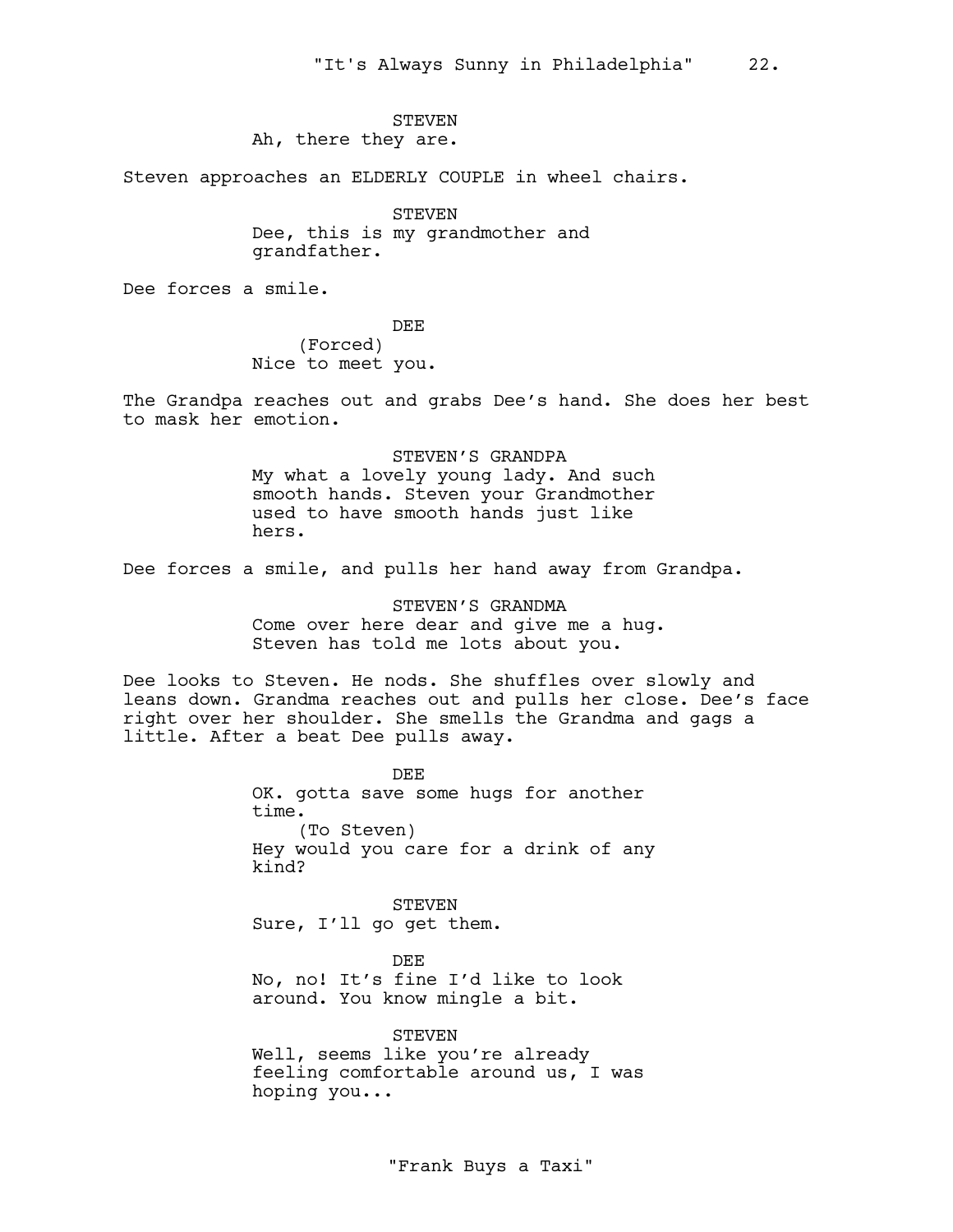DEE

Yeah that's great. Where was the drink table?

STEVEN Oh, sorry it's in the back.

Dee quickly walks off.

STEVEN'S GRANDMA Such a nice young lady.

STEVEN'S GRANDPA So well mannered.

Dee maneuvers her way through the elderly people to the drink table. As she walks through the mass of old people the world seems like slow motion. She can hear her own heart beating as they turn and smile at her.

She reaches the table. A younger man in a suit is the CATERER.

DEE What kind of beer do you have?

CATERER

Excuse me?

DEE Beer. Never mind gimme the strongest drink you got.

The caterer nods. He reaches over and hands Dee a Coke.

DEE

What's this?

CATERER That's the strongest drink we have.

DEE No, I meant alcohol.

CATERER Ma'am, this is a non-alcoholic party.

Dee's eyes widen in shock. She whips around to look at the people at the party. Her eyes focus on all the elderly people in the room. She looks at their wrinkly hands and their mouths as they smack and chew on their food.

CUT TO: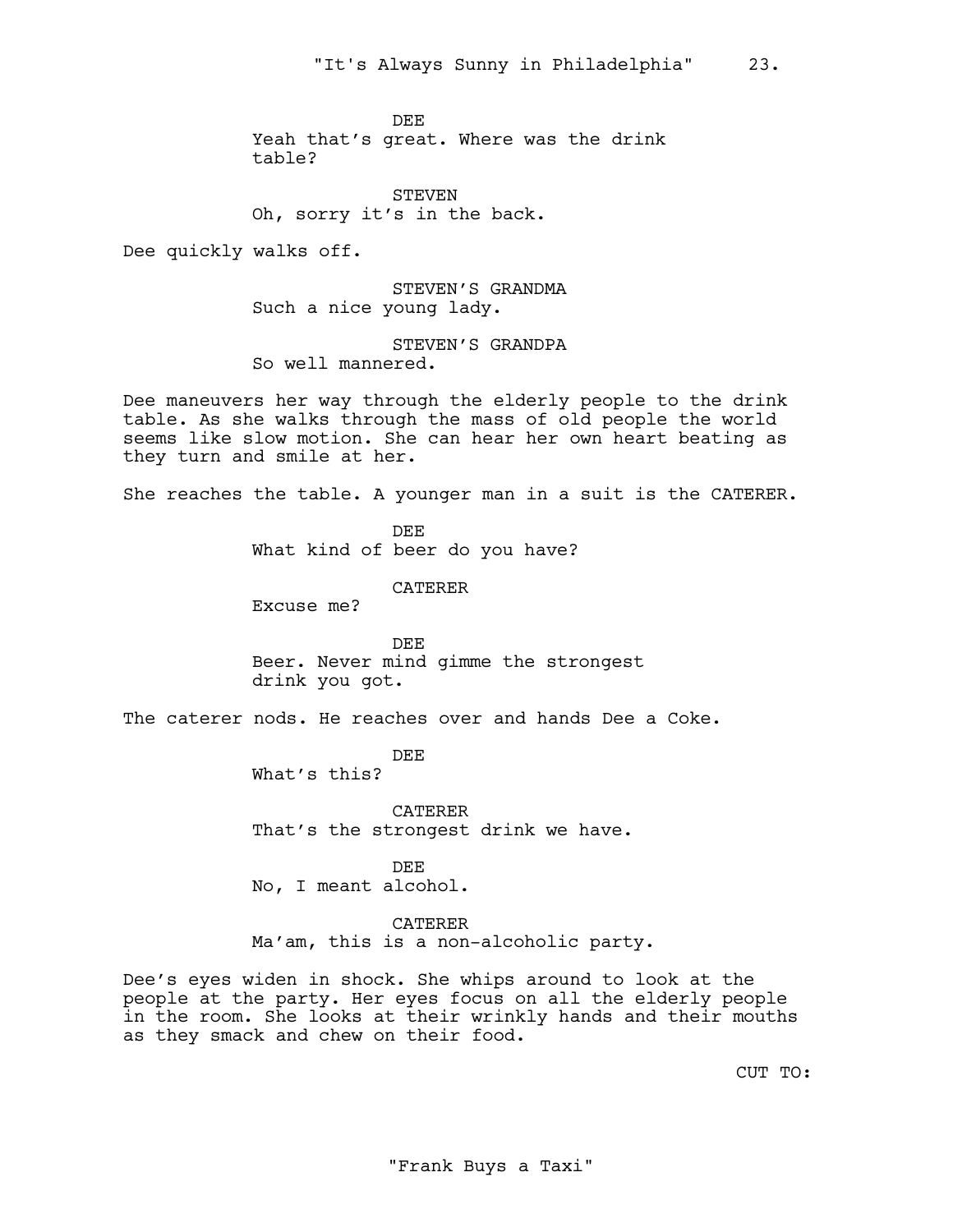INT. WAREHOUSE - NIGHT - N/2

Dee bursts through the door. She heads straight for the cooler and grabs a beer, pops the top, and starts chugging.

> DENNIS Hey, hey, hey! Those are our beers. Go to the bar and get your own.

Dee glares over and notices Dennis standing on top of a chair holding a beer bottle over Mac who is laying on the floor, a bandage over his nose.

> DEE Oh shut up. What the hell's this?

Mac stands up.

MAC Dennis and I are trying to see who the best driver for the cab would be?

DEE By dropping beer bottles on each other's faces?

DENNIS No just Mac's face.

DEE

You know what, I don't care. I just had to deal with a non-alcoholic party for two hours. Not to mention it was full of old people.

Dennis and Mac wince.

DENNIS Date not going so good I guess.

DEE It was soooo boring!

Dennis pats Dee on the back.

DENNIS Well, there's always the other Steven.

Dee's phone rings.

DEE

It's him.

She answers it.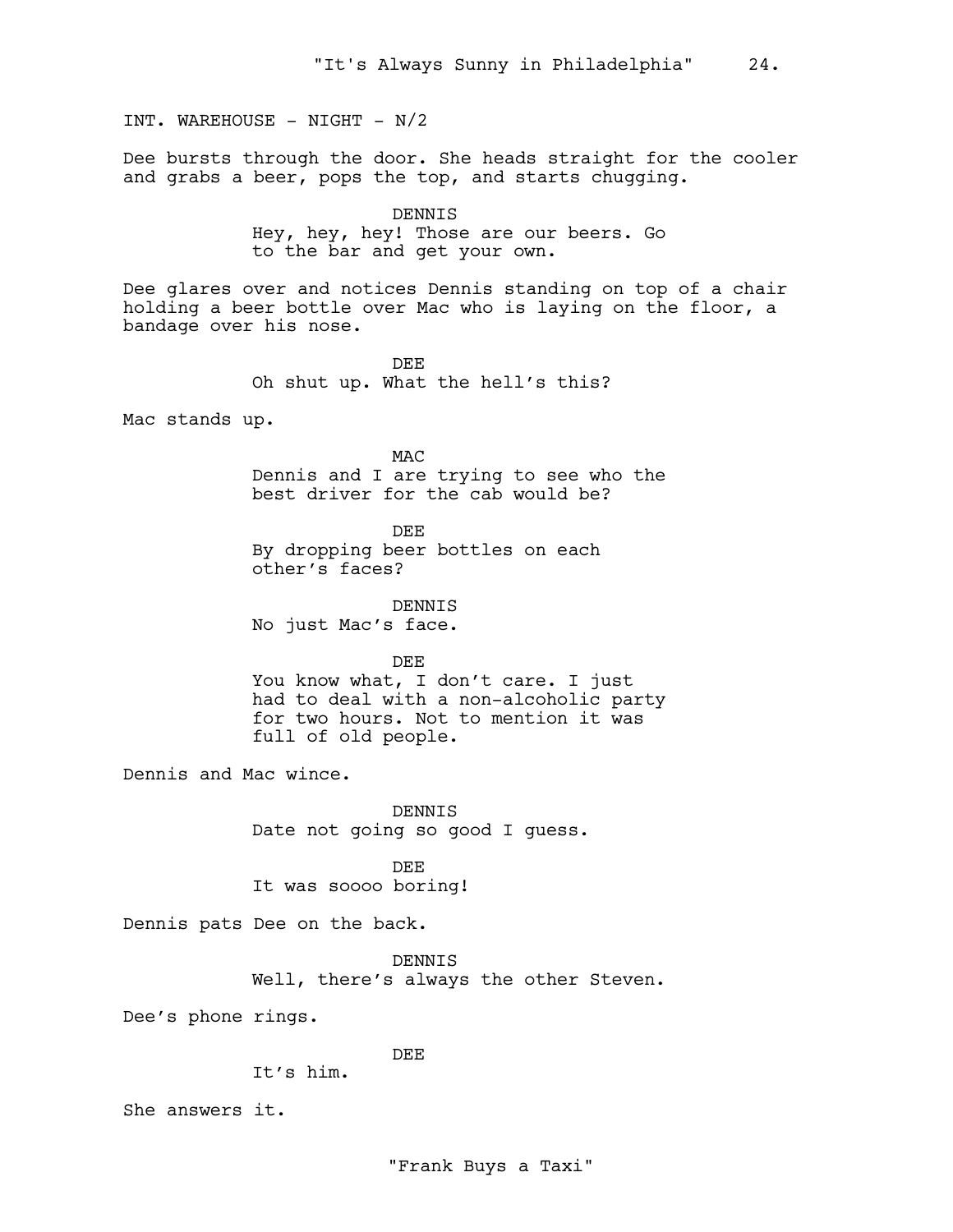DEE

Hey Steven.

INTERCUT WITH - INT. STEVEN'S APARTMENT - NIGHT - N/2

STEVEN

Hey Dee. I hope you're feeling better. You seemed a little pale there toward the end.

DEE Oh yeah, I'm good now. Probably just something bad from the caterer.

STEVEN Well listen, I think everyone really liked you. Including my grandparents.

Dee perks up.

DEE (Confused) Really? (more confident) I mean... that's great. I liked them too. The party was a lot of fun!

Dennis and Mac stand next to each other, arms crossed, listening in. They shake their heads. Dee waves them off and turns away.

> **STEVEN** So I was thinking about something I wanted to ask you. It's a pretty big decision though so I don't want to do it over the phone. Maybe tomorrow we can meet up, go someplace nice, and I can ask you then?

A huge smile comes over Dee's face.

DEE Yeah, that would be great!

STEVEN OK then. I'll see you tomorrow.

DEE

See ya.

Dee hangs up the phone, in a bit of shock.

DEE

I think he's going to propose.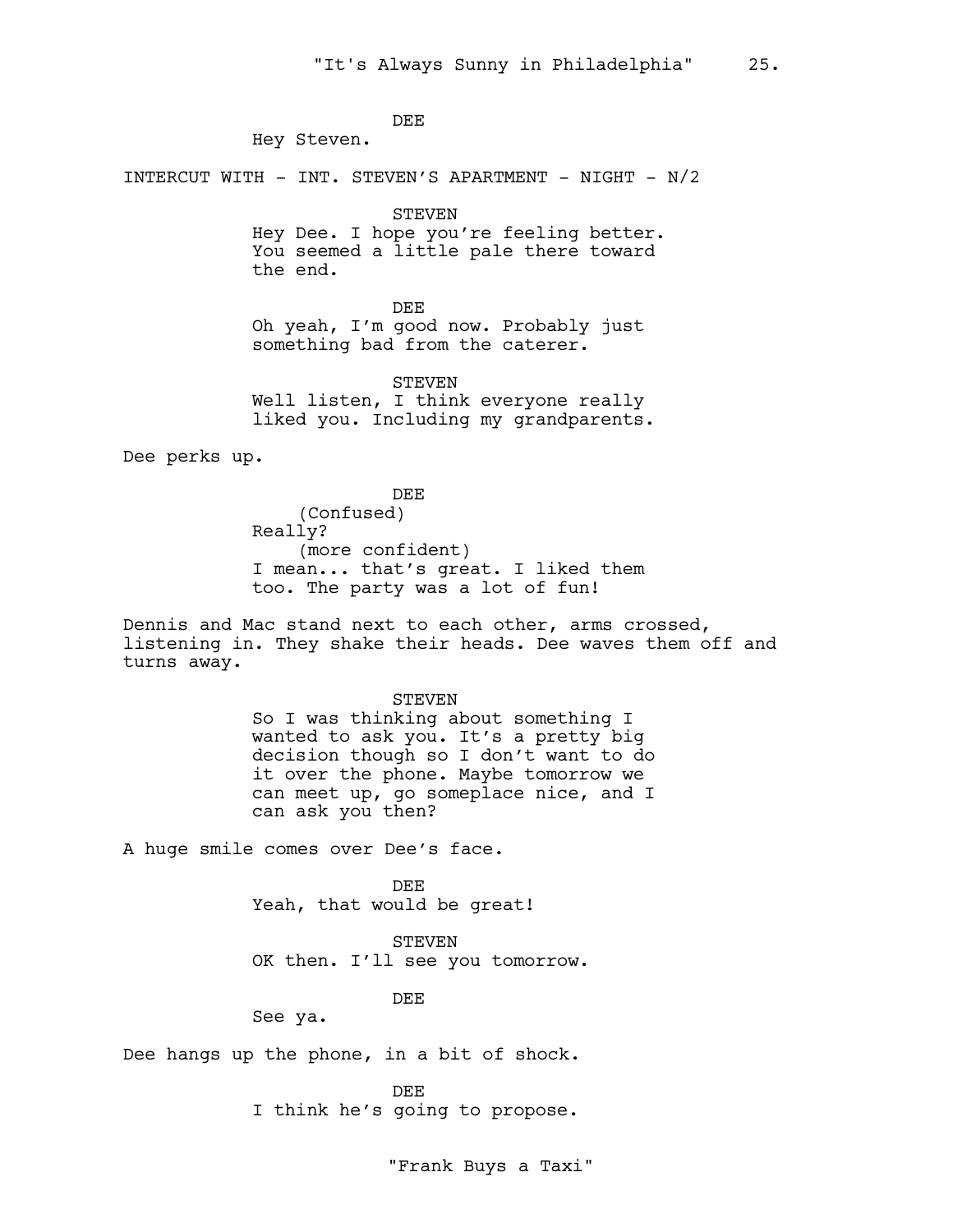Dennis and Mac look to each other, then start laughing.

DEE What, why are you laughing? We really hit it off.

#### DENNIS

You're hopeless Dee. You go on one date with the guy and you think he's in love with you.

DEE

Actually it was two dates. Plus I think he's rich so it doesn't matter. Beside it's possible. The two of us hit it off and sometimes two people just....

MAC

Oh my god! Will you shut up! We don't care. We're trying to figure out important things like my awesome reflexes and who's going to drive.

Frank yells out of the office window.

FRANK Speaking of which have you decided yet?

Frank comes out of the office and walks over to the gang.

DENNIS

I think the bloodied nose is proof enough that Mac's reflexes aren't quite up to snuff.

**MAC** OK, fine you can drive first. But we do what Frank suggested and switch every passenger. Deal.

Dennis sighs

DENNIS

Fine. Deal. I suppose all that's left is to see what terrible things Charlie has done to the cab.

Charlie is in the passenger side. Dennis, Mac, and Frank walk up.

> FRANK Charlie what's taking so long?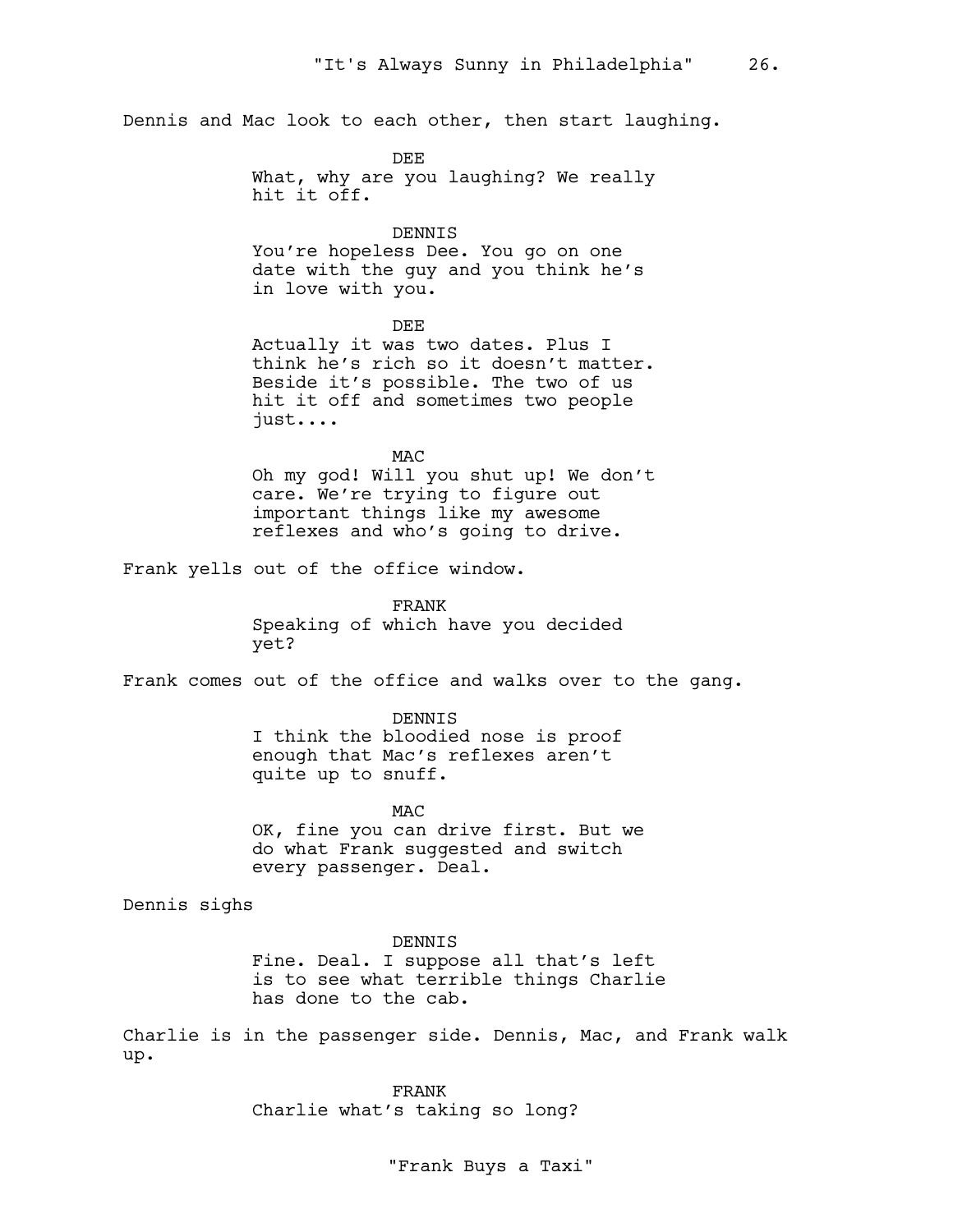CHARLIE

Hold on one second... Almost... there.

Charlie gets out of the taxi.

# CHARLIE

Check it out.

Dennis and Mac look inside. He's completely covered the seats in duct tape.

DENNIS

Did you cover everything in duct tape?

CHARLIE Every inch. Even the seat belts are made of duct tape.

MAC Well duct tape is pretty strong stuff.

Frank hurries over.

FRANK Is the cab finally done? Can we get it out on the road?

CHARLIE Yeah, well I think it's ready. I mean just gotta start it up.

Frank pulls out the keys.

FRANK Who wants to do it?

Dennis, Mac, and Dee all back away with their hands up. Charlie grabs the keys from Franks hands.

> CHARLIE Fine, I'll do it. I don't know what you're all so scared about.

Dennis and Mac hide behind Dee.

DEE Hey, what the hell?!

Charlie turns the key. The engine chugs a little bit. He tries again and it starts up nicely. Not even any smoke coming out.

Everyone looks at each other confused.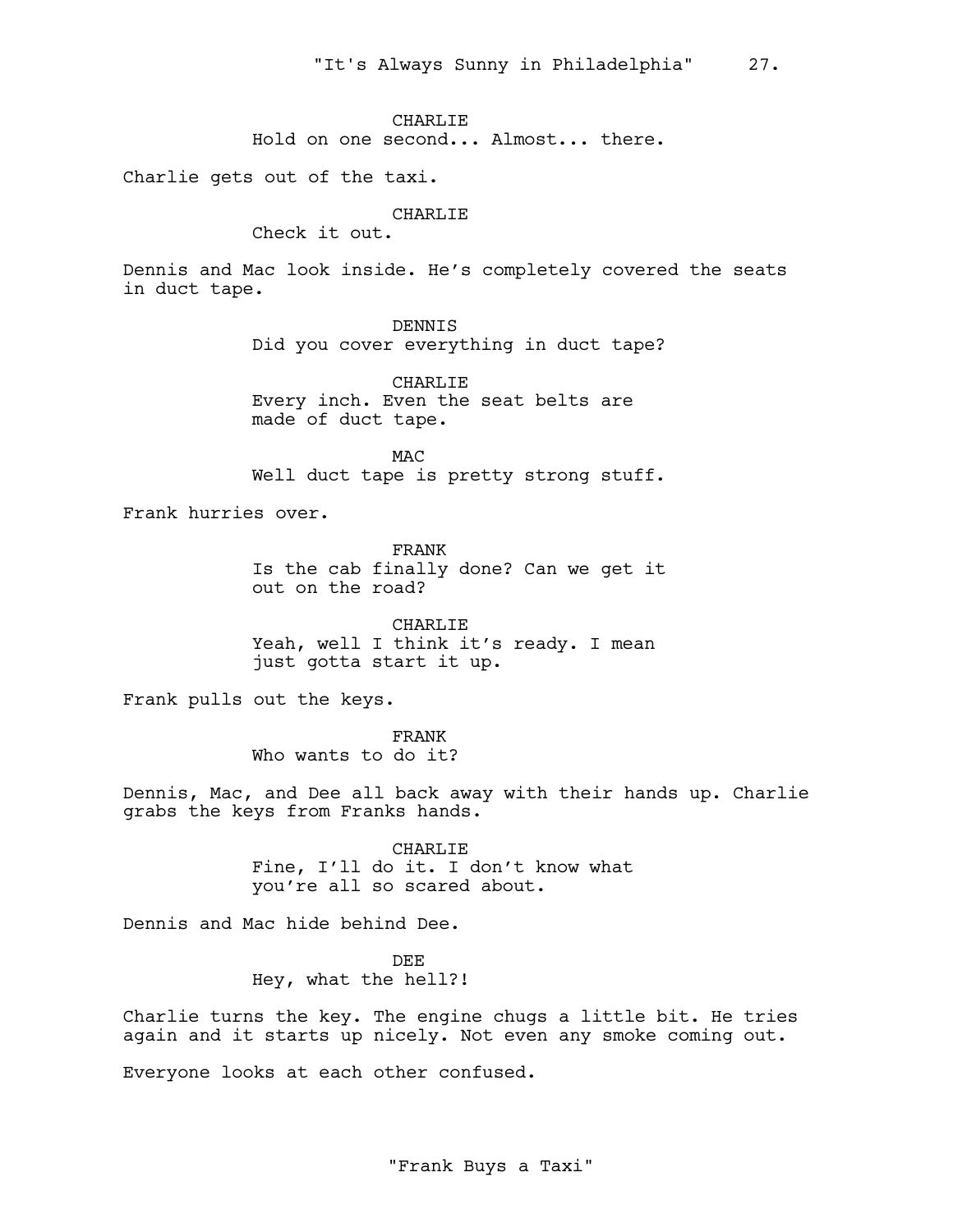DENNIS Wow, Charlie actually fixed it.

CHARLIE Yeah it runs pretty nice, right?

MAC I'm impressed.

FRANK All right, so it runs. Now get the hell out there and make me some money!

MAC Actually I think we should wait until tomorrow. I mean we have all these beers in the cooler and we've already started on them.

# FRANK

What?

#### DENNIS

Yeah, I agree I think tomorrow would be better.

CHARLIE Yeah, I'd like a beer too.

Everyone walks back to the cooler leaving Frank.

FRANK

Ahh damnit!

CUT TO:

INT. TAXI - DAY -  $D/3$ 

Dennis drives the cab and Mac sits in the passenger seat. Mac is wearing a white fur coat with the sleeves cut off, flashy sunglasses, and holding a cane.

> DENNIS I can't believe you wore that. I thought we decided on no pimp.

MAC You decided on no pimp. I thought it was a great idea.

DENNIS You know what, whatever, just keep a look out.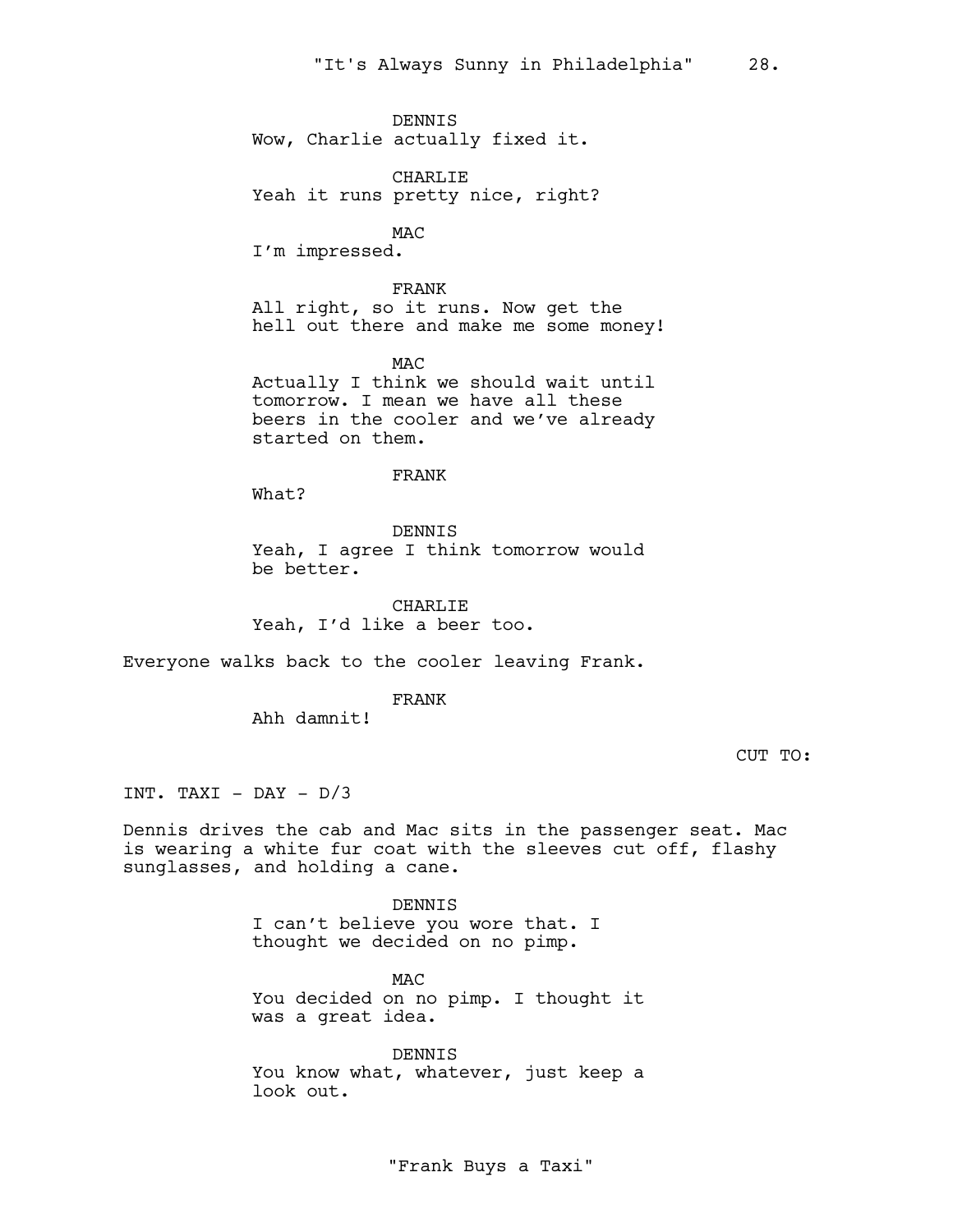Mac spots a man hailing the cab and points him out.

M<sub>AC</sub> Oh there's a guy right there. Pick him up.

#### DENNIS

No, I'm not going to pick him up. I thought we discussed this; I'm only interested in picking up women.

MAC

Yeah, well we've been driving around for four hours and the only woman we seen you still didn't pick up.

DENNIS That's cause she was like 80 years old. That's just gross.

M<sub>AC</sub> She still could have paid pimp Macdaddy.

DENNIS Pimp Mac-daddy? What? You're not my pimp!

**MAC** Whatever man, this is boring. How about you let me drive for a little bit. I have no problem picking up guys.

DENNIS Of course you don't. But that's not gonna happen, because I think I just found my next ride.

Dennis points out a woman up ahead who's hailing the cab.

EXT. PHILLY STREET - DAY - D/3

A PRETTY WOMAN in a low cut dress hails the cab. As it approaches and she notices it's condition a look of disgust quickly forms.

Mac rolls the window down.

**MAC** 

What up hoe?

PRETTY WOMAN

Excuse me?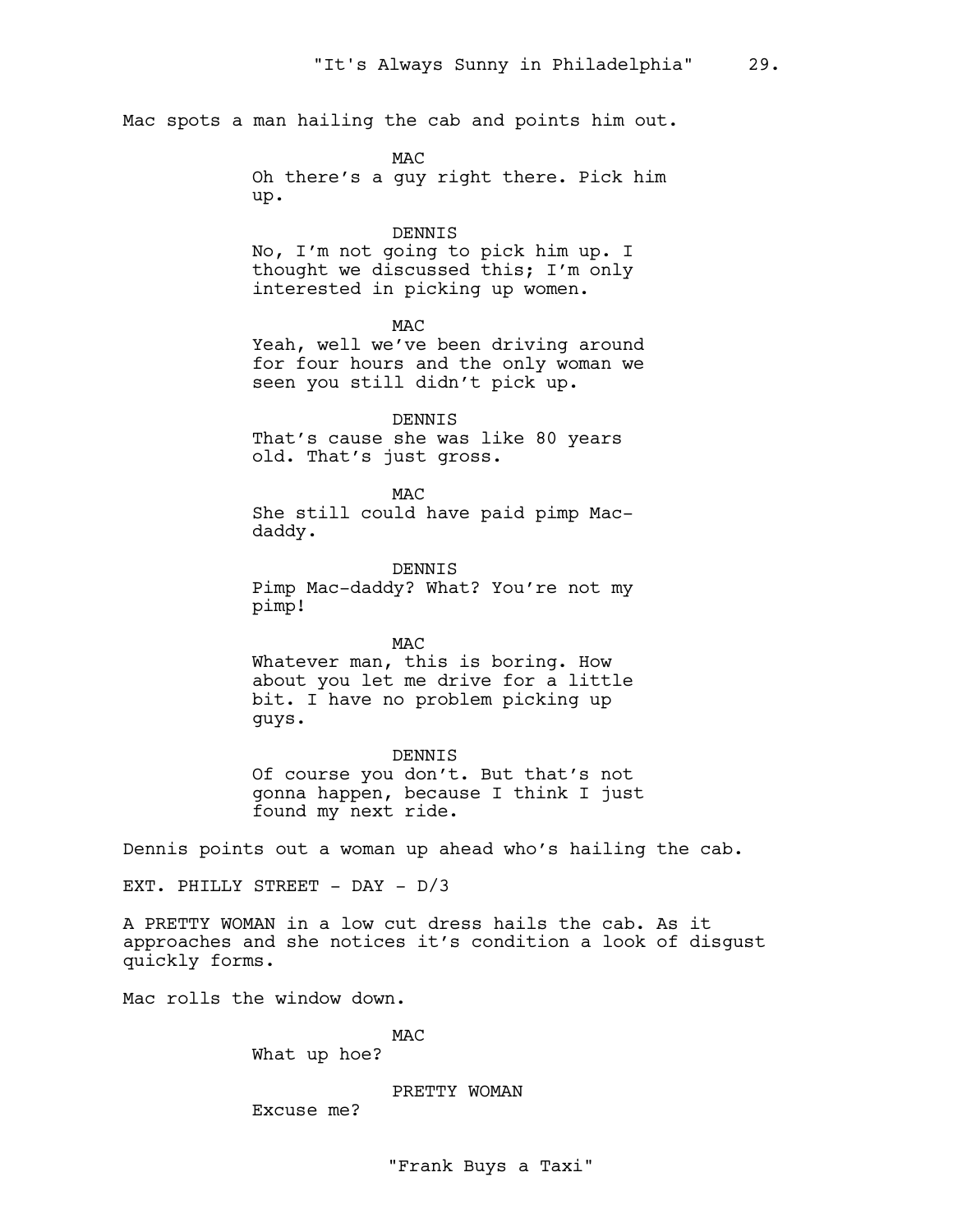Dennis quickly gets out of the car and talks to her over the hood from the driver's side.

> DENNIS I'm terribly sorry. Excuse my idiot friend here. Did you need a cab?

PRETTY WOMAN Uhhh, no thanks. I'll think I'll wait for the next one?

Mac and Dennis look at each other, confused.

M<sub>AC</sub> (Angry) What, you think you're too go for this cab?

#### DENNIS

(To Mac) Mac, please. Allow me. (To woman) I apologize, he doesn't know any better. I can assure you that, though this cab at first may seem unappealing, it's perfectly safe. You can feel free to sit back, relax, and divulge any fantasies to me that you might have.

PRETTY WOMAN (Disgusted) OK, that's pretty weird. Please just drive away.

Dennis seems confused. He closes the door and comes around the cab toward the woman. She backs away as he approaches.

DENNIS

(Sternly) Look you hailed a cab, we're a cab, so why don't you just get in the car and it'll make things easy on all of us.

CUT TO:

INT. TAXI - DAY - MOMENTS LATER - D/3

Mac now drives the cab. Dennis sits in the passenger seat his eyes red and puffy.

> DENNIS I can't believe she maced me. She had no reason. No right.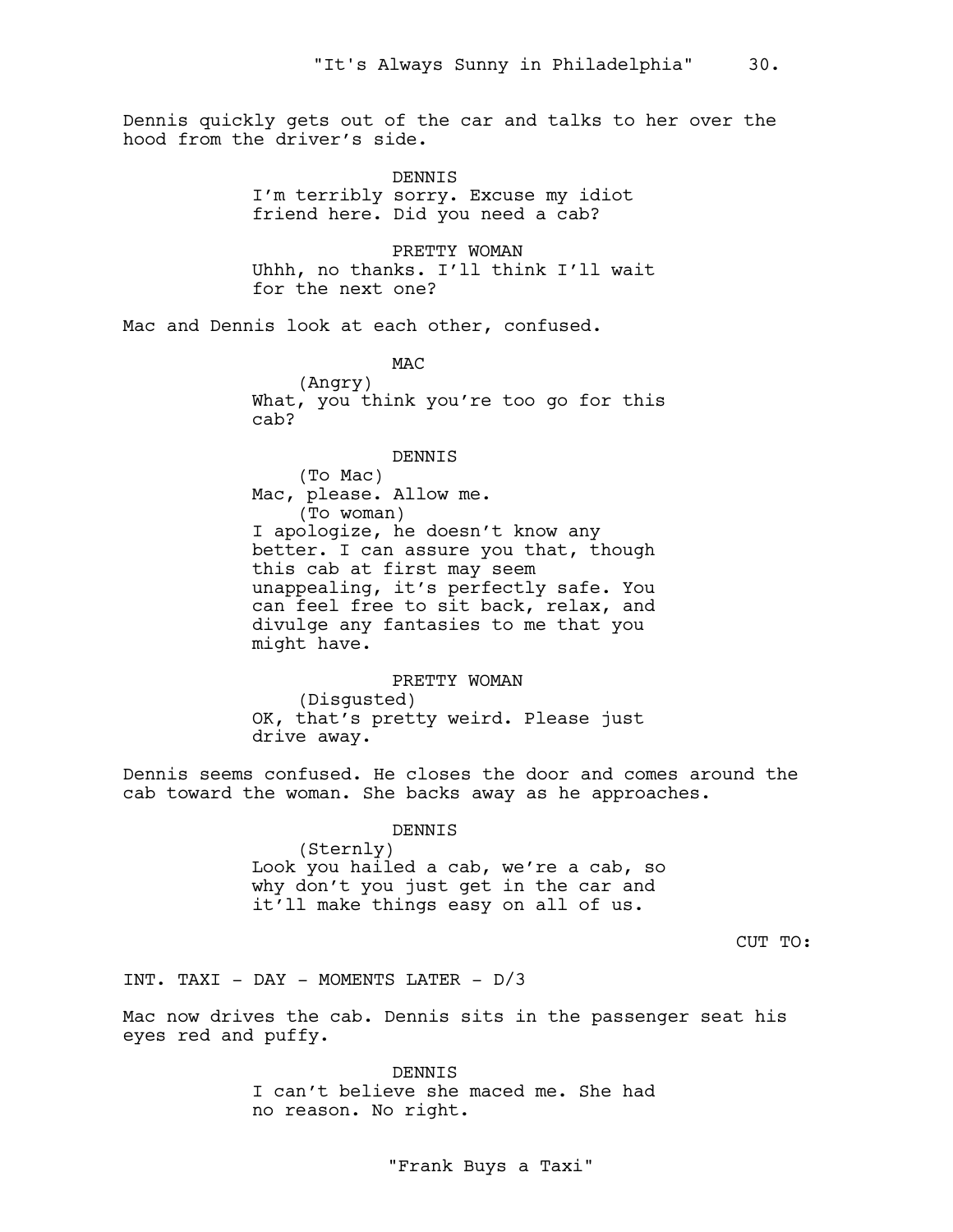M<sub>AC</sub>

Well, she may have had a reason when you grabbed her arm and tried to force her into the cab.

DENNIS What? No, she was the one that waved us down.

**MAC** Either way, since you can't see it's my turn to drive. Now it's time to focus on making money.

DENNIS

Whatever.

**MAC** Oh, here's our first customer right there.

EXT. STEVEN'S APARTMENT - DAY - D/3

Steven steps up to the curb and waves down the cab. Mac pulls up to the curb right by him.

Mac leans over and yells out to him through the passenger window.

MAC

Need a ride?

Steven looks the cab over curiously.

STEVEN Uhh, is this cab safe?

**MAC** Of course. Management wouldn't let us drive it if it wasn't.

#### STEVEN

I guess that makes sense. Can you wait just a moment, my date should be down any second.

M<sub>AC</sub> Meter's running buddy.

Dee exits the apartment.

**STEVEN** Oh, here she is.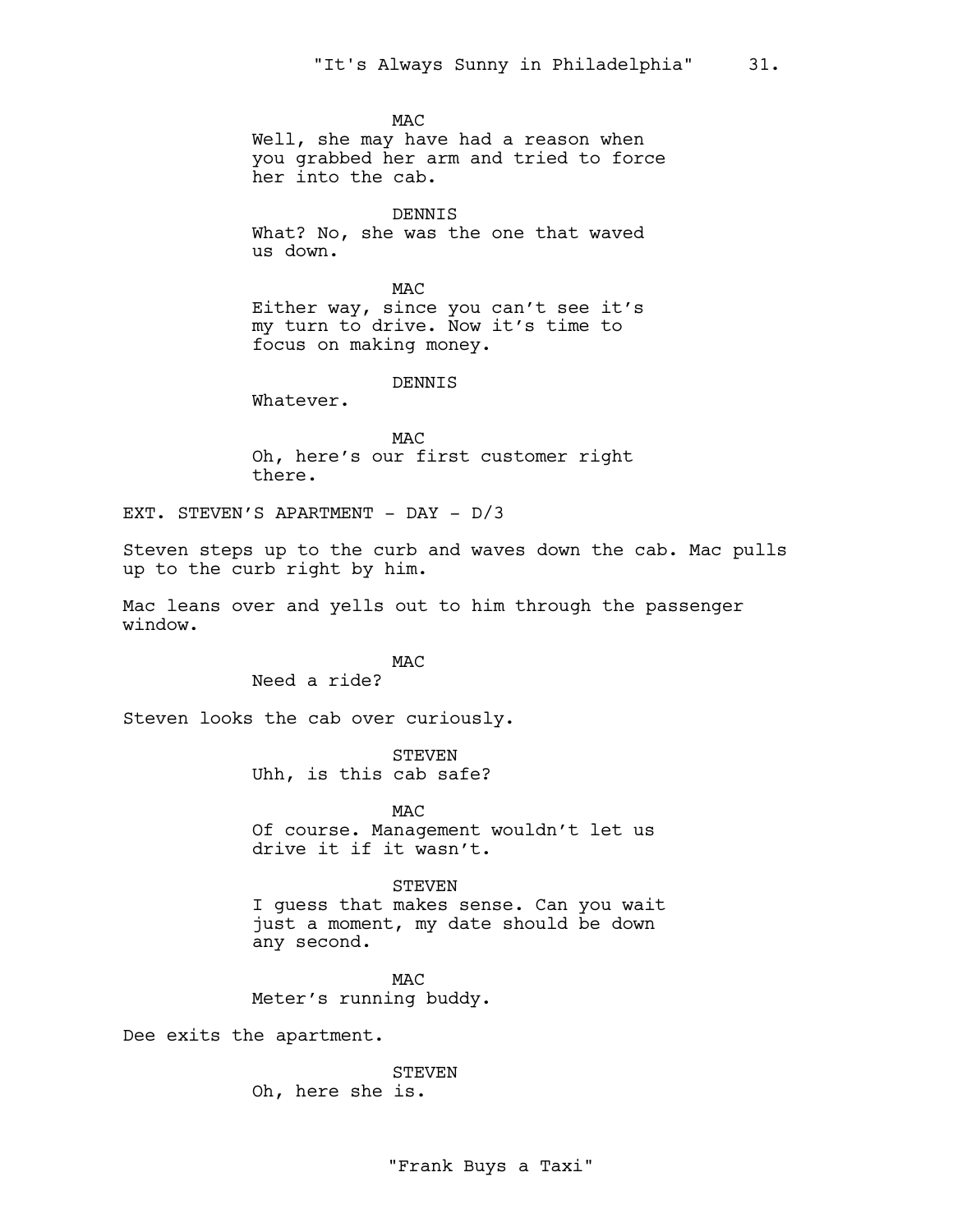She's busy looking through her purse and doesn't notice the guys.

Mac, however, notices her and taps Dennis. The two of them look to each other and grin.

Dee looks up.

DEE Oh god damnit! No! Not you guys.

STEVEN You know them?

DEE Umm, nooo I----

**MAC** Dee is Dennis's sister.

Steven smiles.

STEVEN

You didn't mention you had a brother.

DENNIS

Really? Dee I'm shocked. I thought we were closer than that. You must be Steven, she's said so much about you?

MAC Yeah, so did you guys need a cab or what?

DEE

No!

STEVEN Yes, actually. I was taking Deandra out for a special evening.

Dennis gets out of the cab and opens the back door.

DENNIS Oh well then by all means let's hurry and get underway.

Steven nods and gets into the back seat. Dee glares at Dennis, she gets right in his face.

> DEE You better not mess this up for me Dennis. Or so help me I'll... Wait what happened to your eyes?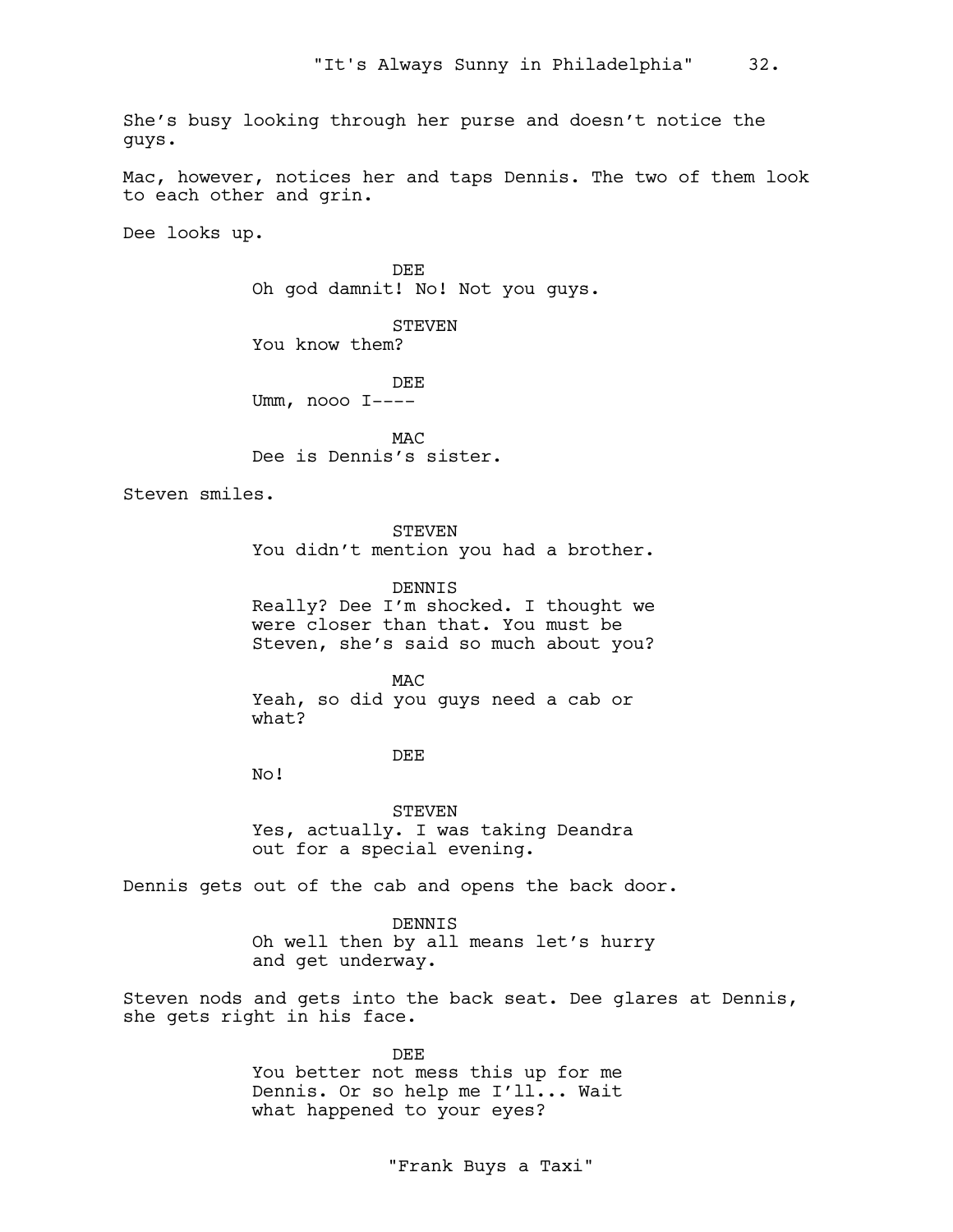Dennis' smug look fades.

DENNIS Just get in the cab.

INT. TAXI - DAY - CONTINUOUS - D/3

Mac turns around to look at Steven, just as Dee gets in. Steven adjusts himself in the seat.

> STEVEN Are these lawn chairs?

M<sub>AC</sub> So where do you put the batteries Dee?

STEVEN (Confused) I'm sorry?

Dee shoots Mac an evil stare. He smiles and turns back around.

CUT TO:

INT. TAXI - DAY - LATER -  $D/3$ 

Steven turns to Dee.

STEVEN

You know I was going to wait but with your brother and friend here maybe it's a good time to go ahead and ask.

Mac and Dennis look to each other. Dee perks up, she starts breathing heavily.

DEE

OK, OK.

She gags, then regains her composure and takes a deep breath.

DEE

Go ahead.

STEVEN Well you hit it off so well with everyone, and I think you'd just be a perfect fit.

DEE

Yeah.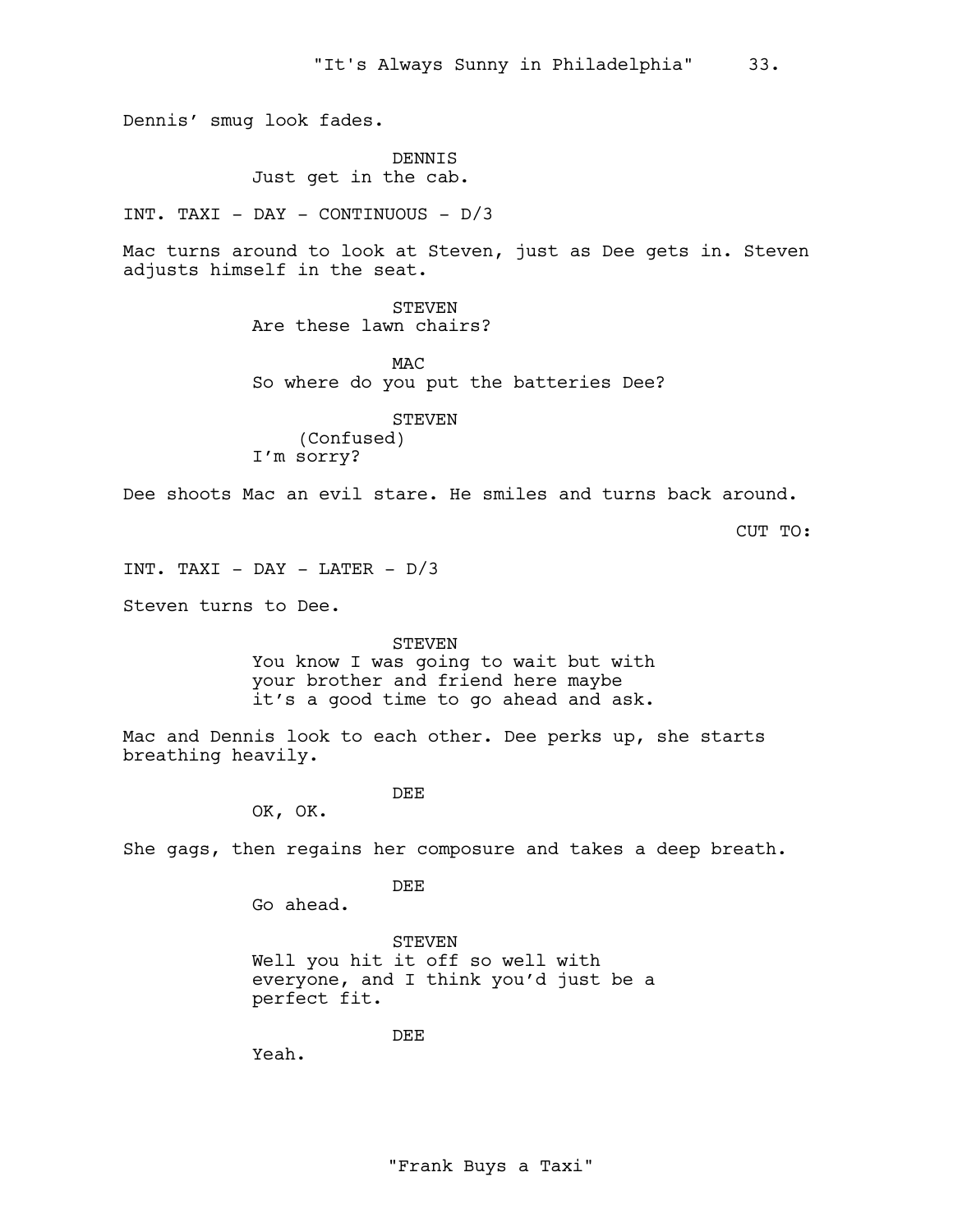STEVEN And so, I'd like to ask you to join the Church of Jesus Christ of Latterday Saints.

Dee's smile fades.

DEE

What?

Dennis and Mac look to each other.

DENNIS

MAC

What?

What?

STEVEN

The Mormons.

Dee stares blankly at Steven. Mac and Dennis both turn completely around in their chairs to look at Steven.

Steven looks forward, his eyes suddenly widen.

**STEVEN** 

Look out!

The cab crosses the line into oncoming traffic. Mac quickly reacts and turns the steering wheel. However in doing so it rips completely off.

> M<sub>AC</sub> What the hell?

> > CUT TO:

EXT. PHILLY STREET - CONTINUOUS - D/3

The cab veers across traffic. Other cars swerve to avoid it.

CUT TO:

INT. TAXI - CONTINUOUS - D/3

The group screams as the car drives uncontrollably down the street.

> DEE Do something you idiot!

**MAC** I can't the steering wheel came off!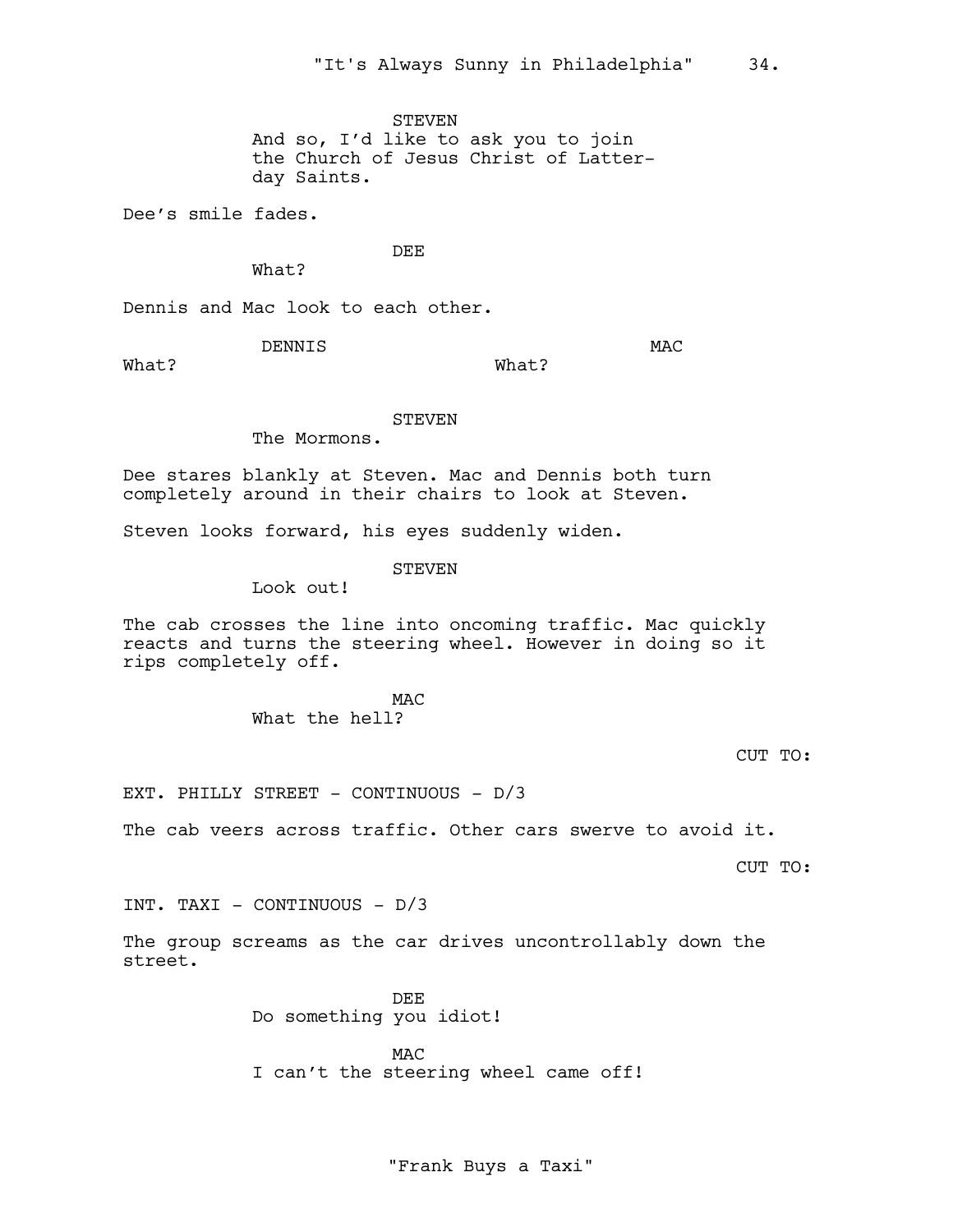DENNIS Put it back on!

STEVEN These seat belts are duct tape!!

Mac holds up the back of the steering wheel, showing just ripped duct tape.

> M<sub>AC</sub> I can't it was attached with duct tape!

DEE Everything is duct tape!!

DENNIS Damnit Charlie!!

DEE Hit the brakes!

Mac presses the breaks down. Nothing.

M<sub>AC</sub> They're not working! They're not working!

DEE Press it harder!

Dennis points ahead.

DENNIS Oh shit! Look out!

CUT TO:

EXT. PHILLY DOCK - CONTINUOUS - D/3

The cab crashes through a barricade and heads straight for a makeshift ramp made of pallets.

It hits the pallets and soars off the dock and splashes down in the water.

CUT TO:

EXT. PHILLY DOCK - MOMENTS LATER - D/3

Dennis, Dee, and Mac argue as they get out of the water.